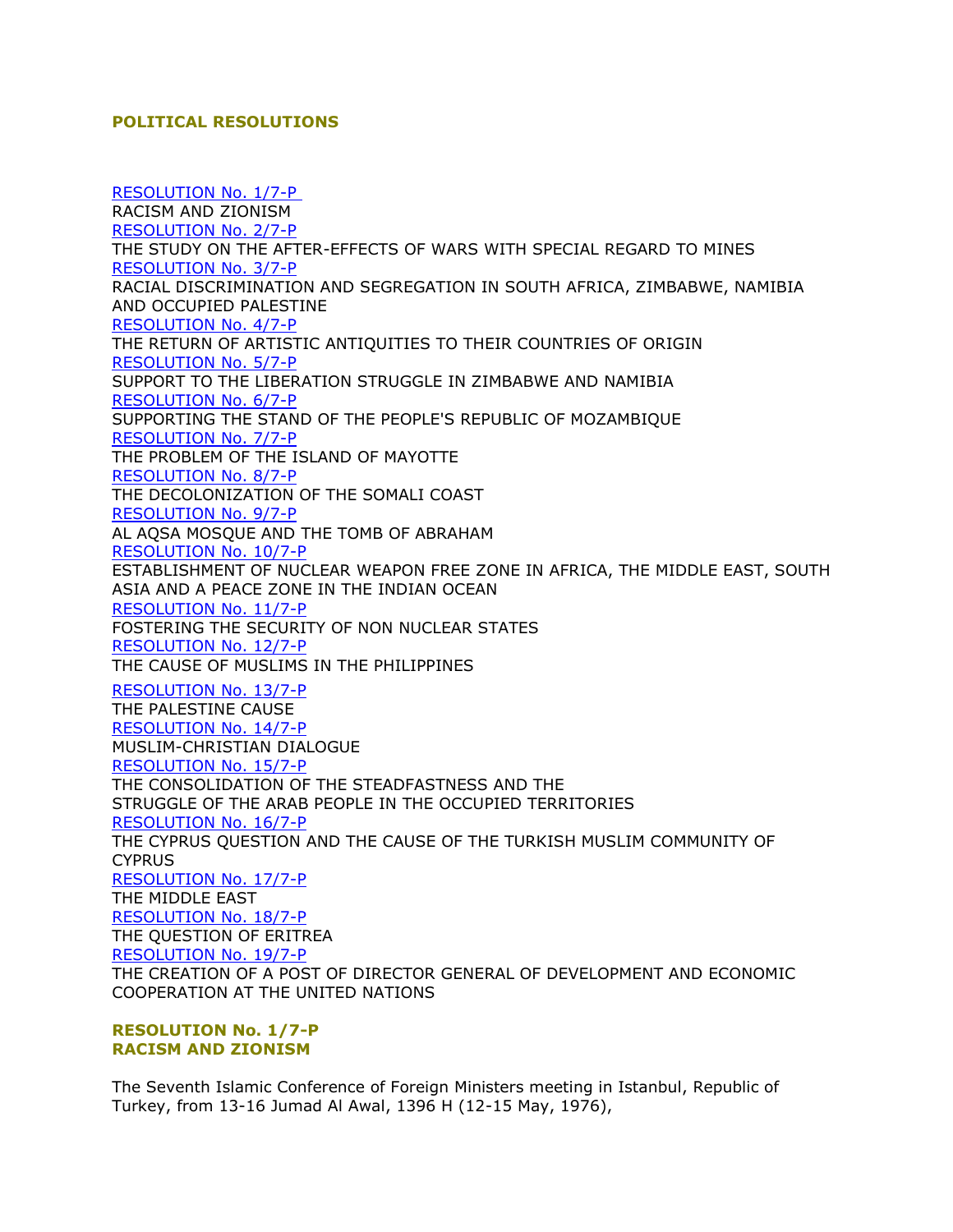NOTING the United Nations Declaration on the elimination of all forms of racial discrimination;

NOTING that the United Nations' General Assembly Resolution 3151 (XXVIII) of 14 December, 1973, has condemned the unholy alliance between apartheid in Southern Africa and Zionism;

NOTING further that the ruling racist regime in occupied Palestine as well as the two ruling racist regimes in Zimbabwe and South Africa stem from a comrnon origin, constitute an integral entity of the same racist structure and are organically linked in their policies which aim at humiliating man and depriving him of all dignity;

AWARE of the policies of repression, terrorism, oppression, discrimination, murder, detention, banishment, deportation, suppression of rights and freedoms, and confiscation of property and land applied by Israel against the Arab people in the occupied territories;

NOTING the United Nations General Assembly Resolution 3379 (XXX) of 10 November, 1975, which considers Zionism a form of racism and racial discrimination;

1. CONDEMNS Zionism as a colonialist, expansionist imperialist doctrine; and views it as a direct threat to international peace and security;

2. CONDEMNS Israel for imprisoning, detaining or banishing Arab citizens fighting in the occupied territories, and for its ill-treatment of those citizens; and demands the immediate release of detainees;

3. CALLS on all States to devise programs for fighting Zionism at national, regional and international levels;

4. DECIDES that in order to liquidate Zionism, all States should extend moral, political and material assistance to the Palestine Liberation Organization for the recovery of the Palestinian people's rights, and support their efforts aiming at liberating Palestine;

5. HAILS the Arab and Islamic regions for agreeing on the return of the Jews that were victims of Zionist misguidance, and the Conference invites the Jews who emigrated to Palestine under the influence of misguidance, to return to their original homelands in those areas, with a view to rescuing them from Zionist racism, which is condemned by international conferences and by the General Assembly of the United Nations.

# **RESOLUTION No. 2/7-P**

## **THE STUDY ON THE AFTER-EFFECTS OF WARS WITH SPECIAL REGARD TO MINES**

The Seventh Islamic Conference of Foreign Ministers meeting in Istanbul, Republic of Turkey, from 13-16 Jumad Al Awal, 1396 H (12-15 May, 1976),

RECOGNIZING that most developing countries have been subjected to foreign occupation that has caused serious losses in lives and property;

PROCEEDING from the principles of the Islamic Conference Charter and the United Nations Charter;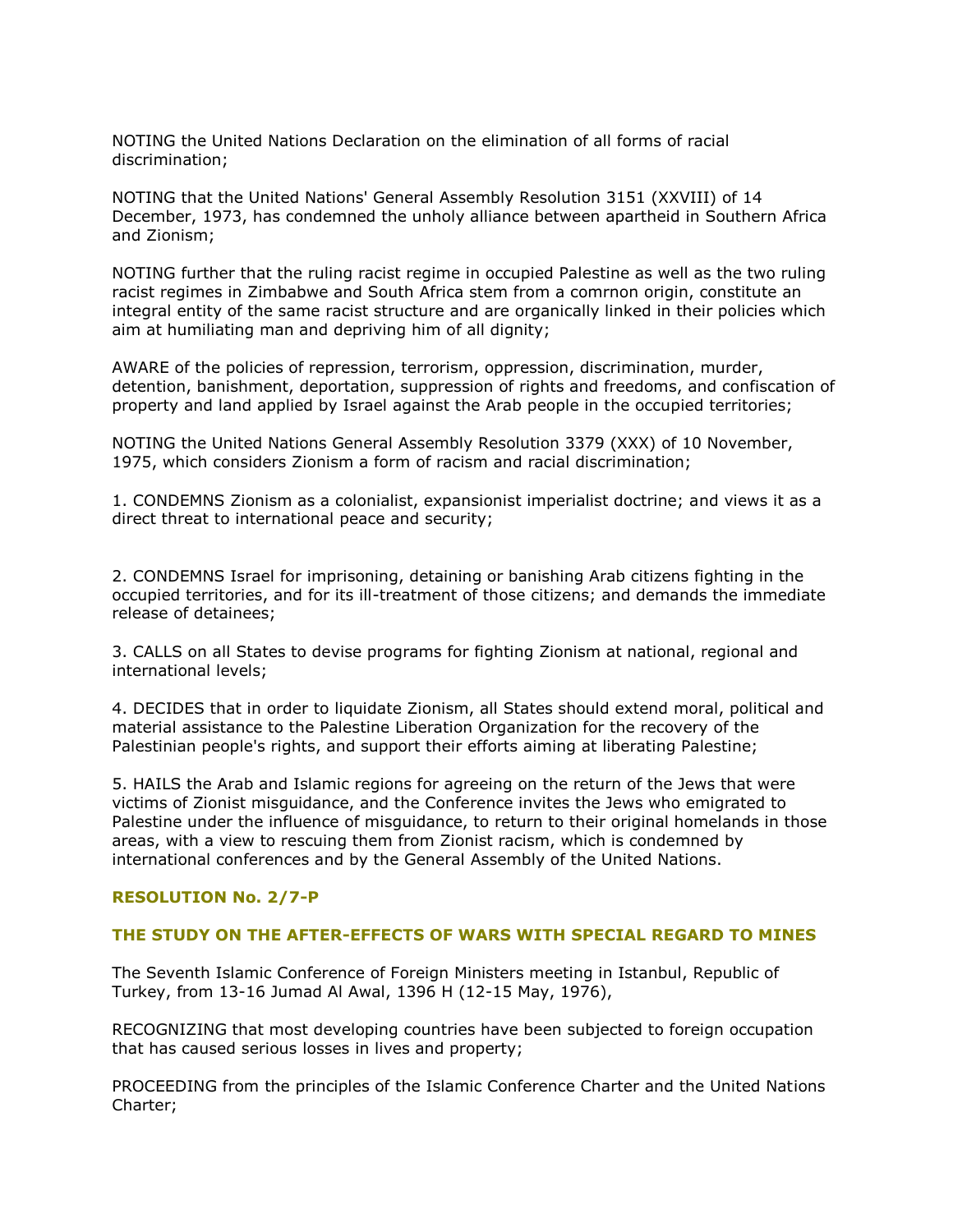AFFIRMING in the spirit of the principles and provisions of the UN and Islamic Conference Charters, Resolutions 2995 (XXVII), 2996 (XXVII) 2997 (XXVII) of 15 December, 1972, on cooperation between States in the field of environment, the international responsibility of States in that respect and the establishment of a Governing Board for the UN Environment Programs;

RECALLING Resolution 3336 (XXIX) adopted by the General Assembly at its 29th Session with particular regard to paragraph 4;

RECALLING Resolution 3435 (XXX) adopted by the General Assembly at its 30th Session with particular regard to the provisions of operative paragraph 5;

BELIEVING that an active solution to the problem of mines could not be achieved unless colonialist States that were parties to such acts would commit themselves to, and shoulder the responsibility of compensating for the damages, and clearing the developing countries of mine-fields as a humanitarian right which they owe them as a result of the inhuman practices perpetrated by them in some of those countries;

1. ACKNOWLEDGES that some development plans in some developing countries have been hindered and jeopardized by such leftover war material, particularly mines which are still lying in their territories;

2. CONDEMNS imperialist and colonialist forces that have not yet removed their war leftovers, in particular mine-fields, and holds them fully responsible for whatever material and moral damage incurred in countries where mine-fields have been planted;

3. REAFFIRMS that it holds colonialist countries responsible for all material and moral damages that developing countries suffered in the past and are still suffering; and affirms that it shall not allow colonialist countries to shirk their obligations in respect of the heavy losses incurred, as they are fully responsible for compensating the countries suffering from these damages;

4. DEMANDS that all the States that were parties to these wars undertake to extend all forms of assistance and information concerning the Zones where mines had been planted, including providing topographical maps of these zones and information about the various types of mines, to the States impaired by such damages, this being essential for the efforts of the affected States in removing such destructive leftovers;

5. WELCOMES efforts currently made within the framework of the Conference on Human Rights and the Disarmament Committee, and urges that the talks currently taking place in the various organizations concerned should aim at ensuring maximum protection of the environment against losses resulting from war;

6. STRESSES that in order to reach a solution to the problem of the after- effects of war, particularly the problem of mines, it is necessary to carry out a concerted action by all States to convene an international conference with a view to considering this problem, and further recommends that the General Secretariat should ensure the convening of such an international conference.

## **RESOLUTION No. 3/7-P**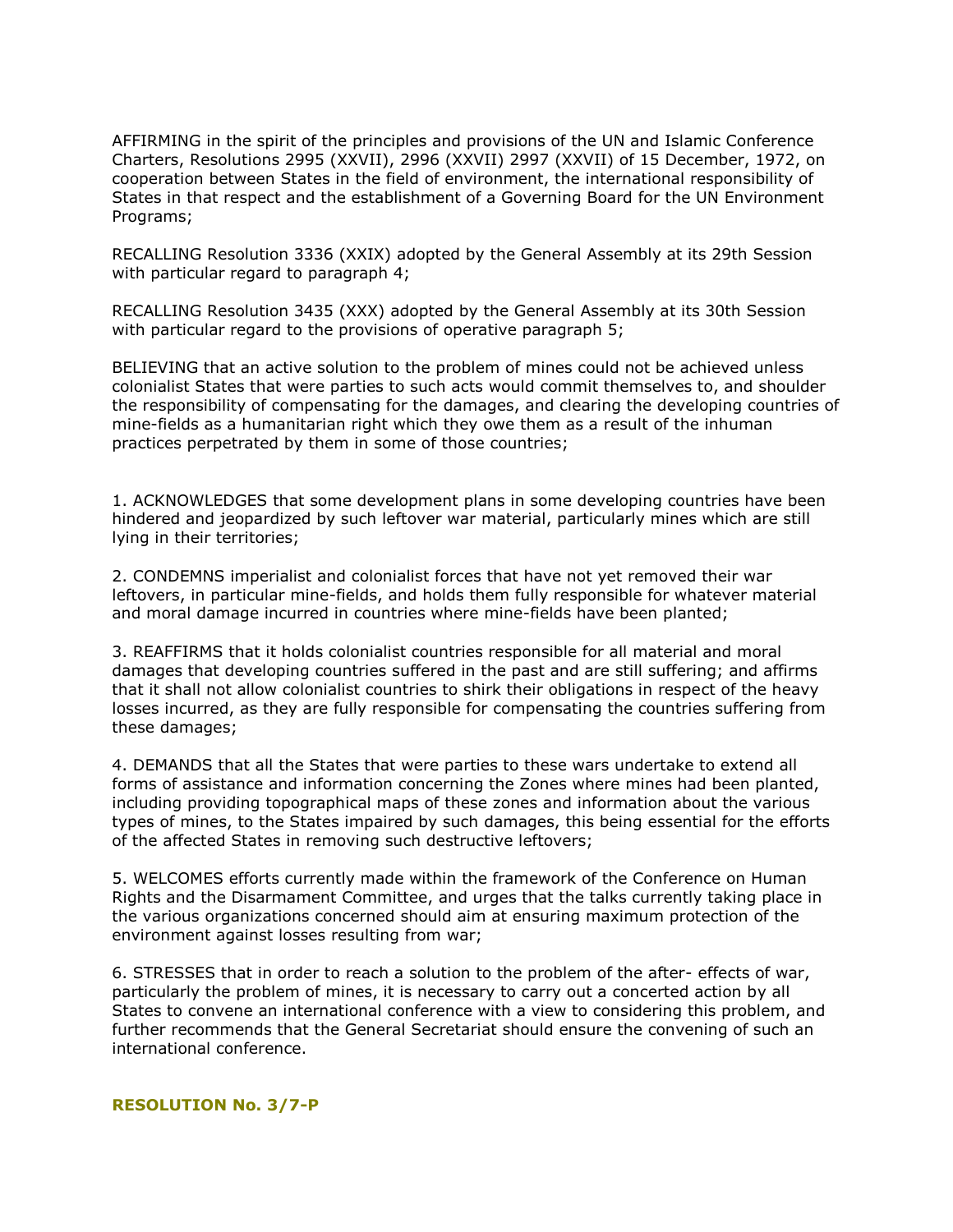# **RACIAL DISCRIMINATION AND SEGREGATION IN SOUTH AFRICA, ZIMBABWE, NAMIBIA AND OCCUPIED PALESTINE**

The Seventh Islamic Conference of Foreign Ministers meeting in Istanbul, Republic of Turkey, from 13-16 Jumad Al Awal 1396 H (12-15 May, 1976),

ABIDING by Islamic principles which enjoin Muslims to oppose racial discrimination in any form;

NOTING with concern the policies of racial segregation of the racist regimes in South Africa, Rhodesia, Namibia and Occupied Palestine to maintain the colonial situation in these territories, as a threat to world peace and security;

RECALLING previous resolutions of the Islamic Conference on the question of Racial Discrimination;

1. REITERATES the commitment of the Islamic countries to the struggle for equality, human dignity and freedom in South Africa, Namibia, Zimbabwe and Occupied Palestine;

2. CONDEMNS the abhorrent doctrines and practices of apartheid and racial discrimination in these territories;

3. CALLS UPON all Member States and the international community to fully implement the resolutions of the UN and other international organizations regarding the elimination of racial discrimination in Southern Africa and in occupied Palestine;

4. CONDEMNS the growing military collaboration between the racist regimes in South Africa, Rhodesia, Namibia and occupied Palestine as well as the open support extended by colonialist countries to racist regimes;

5. HAILS the solidarity of the Islamic and African peoples in their common struggle against the racist regimes;

6. CALLS UPON Member States to expand and intensify their support in all fields for the peoples of Southern Africa and occupied Palestine against apartheid and racial discrimination;

7. RECOMMENDS to the UN Security Council to adopt measures under Chapter VII of the UN Charter against the racist regimes to secure the implementation of the previous UN Resolutions in this respect.

# **RESOLUTION No. 4/7-P**

# **THE RETURN OF ARTISTIC ANTIQUITIES TO THEIR COUNTRIES OF ORIGIN**

The Seventh Islamic Conference of Foreign Ministers meeting in Istanbul, Republic of Turkey, from 13-16 Jumad Al Awal, 1396 H (12-15 May, 1976),

PROCEEDING from the principles and provisions of the Charter of the Islamic Conference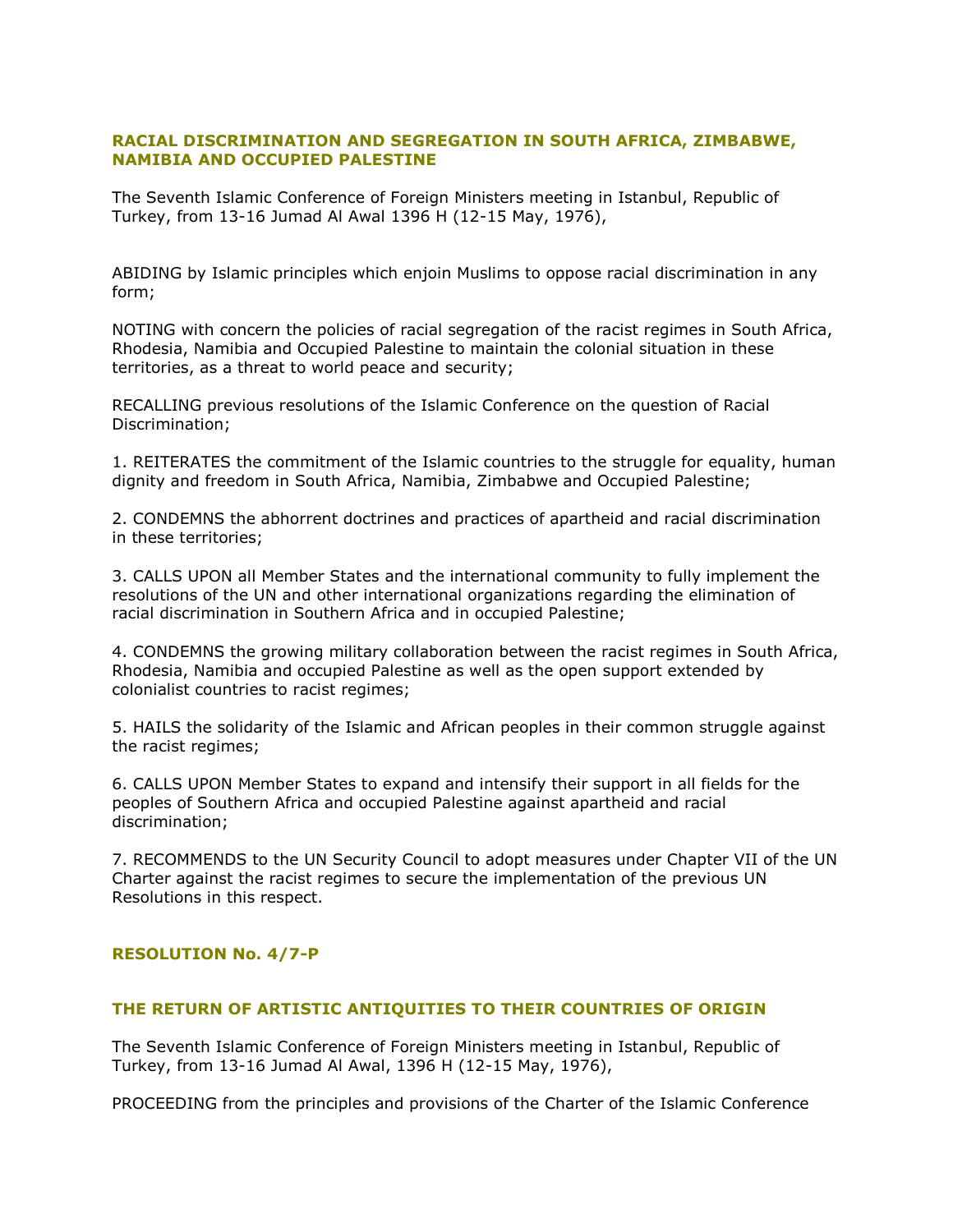concerning the protection of the heritage and civilization of peoples, particularly those principles relating to justice, tolerance and non-discrimination:

RECALLING UN principles especially as regards the human essence, rights and dignity of man;

REFERRING to the agreement endorsed by the UNESCO General Assembly on 14 November 1975, at its Sixteenth Session on the prohibition of the import and export of cultural possessions and the transfer of their ownership by illegal means;

CONVINCED that the recovery of artistic antiquities could be conducive, to a large extent, to the establishment of the cultural heritage which in turn reflects the civilization of a nation in the course of history;

1. AFFIRMS General Assembly Resolutions 3187 (XXVIII) of 18th December, 1973, and 3391 (XXX) of 19th November, 1975, on the return of artistic antiquities to their countries of origin, and the provisions of the agreement endorsed by the UNESCO General Assembly; and calls on all Member States to ratify this Agreement;

2. REQUESTS all countries having artistic antiquities to preserve them and take immediate steps to return them to their countries of origin;

3. INVITES the UNESCO Committee of Experts entrusted with the task of restoring artistic antiquities to the countries that were dispossessed of them, to hasten to take well studied measures to restore them to their rightful owners.

## **RESOLUTION No. 5/7-P**

## **SUPPORT TO THE LIBERATION STRUGGLE IN ZIMBABWE AND NAMIBIA**

The Seventh Islamic Conference of Foreign Ministers meeting in Istanbul, Republic of Turkey, from 13-16 Jumad Al Awal, 1396 H (12-15 May, 1976),

NOTING with satisfaction the successes of the peoples of Africa and Asia under colonial or alien domination, in achieving freedom, independence and complete sovereignty over their territories;

CONVINCED that the peoples of Zimbabwe and Namibia will liberate themselves from colonial and racist rule in the near future;

RECALLING the previous resolutions of the Islamic Conference affirming the solidarity of the Islamic States with the peoples in Southern Africa struggling against colonialism;

NOTING with concern the growing collaboration between colonial regimes in Southern Africa and the Zionist regime in Occupied Palestine;

1. EXPRESSES its full and unreserved support for the just struggle of the peoples of Zimbabwe and Namibia for liberation and national independence;

2. COMMENDS the solidarity of liberation movements in Southern Africa and the moral and material support extended to them by African, Islamic and other States;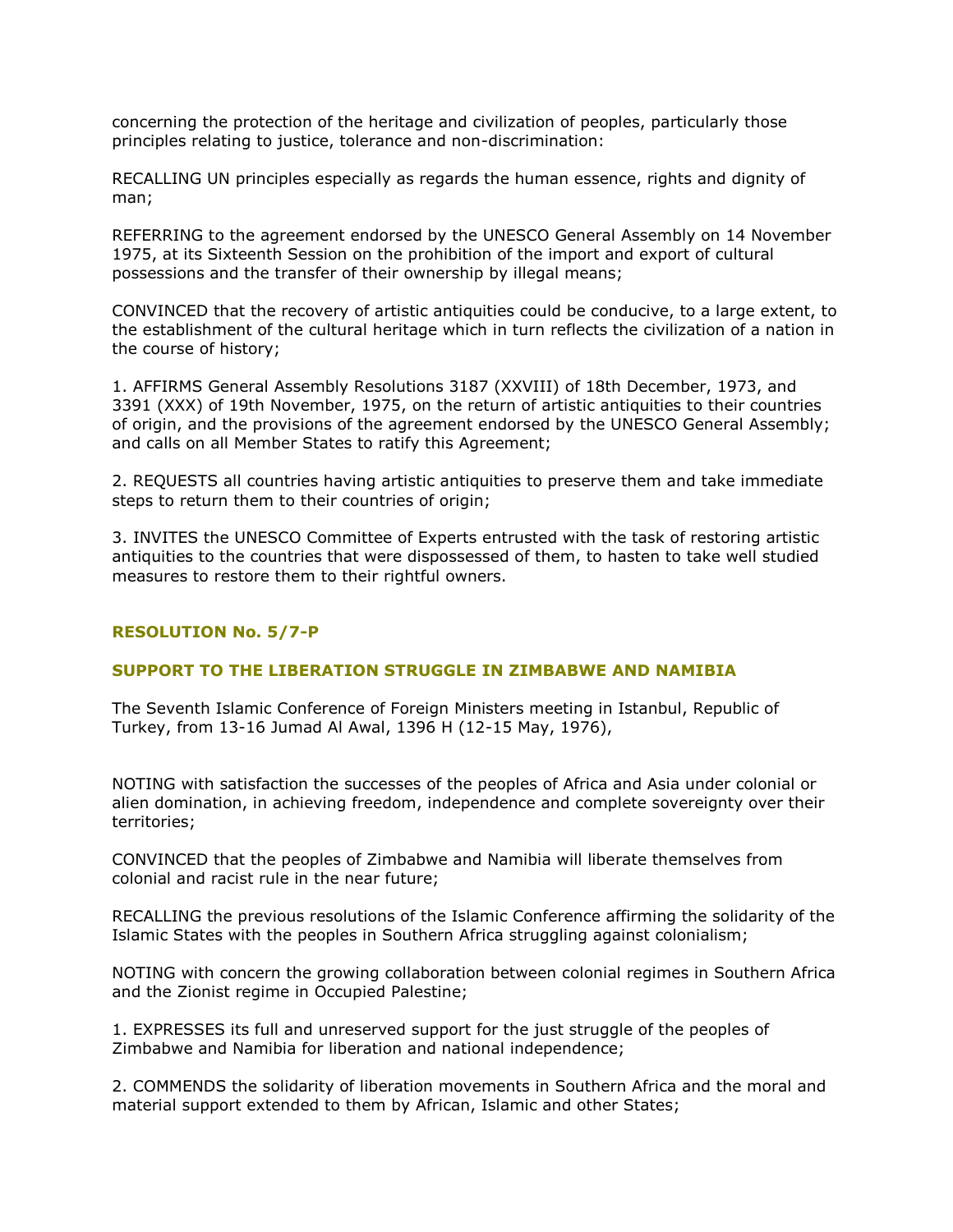3. WELCOMES the decision of the frontline African States to intensify their support for liberation movements in Southern Africa, including the application of the sanctions imposed by the Security Council on the colonial regimes;

4. DECLARES its opposition to whatever may impede the struggles of the peoples of Zimbabwe and Namibia for national liberation and independence;

5. CALLS UPON all Islamic countries to extend all possible moral and material support to the liberation movements in Zimbabwe and Namibia;

6. REQUESTS the Secretary General of the Islamic Secretariat to establish direct contact with the liberation movements in Zimbabwe and Namibia and their leadership, to assess inter-alia, their material requirements for the fulfillment of their just objectives;

7. FURTHER REQUESTS the Permanent Council of the Islamic Solidarity Fund to consider allocating an appropriate amount as assistance to the liberation movements in accordance with the recommendations of the Secretary General of the Islamic Conference;

8. CONDEMNS the growing collaboration between the colonial regimes in Southern Africa and the Zionist entity in Occupied Palestine;

9. CALLS UPON all Members States which, despite the relevant resolutions of the Conference, have not yet done so, to sever relations with the racist regimes of Rhodesia and South Africa.

## **RESOLUTION No. 6/7-P**

## **SUPPORTING THE STAND OF THE PEOPLE'S REPUBLIC OF MOZAMBIQUE**

The Seventh Islamic Conference of Foreign Ministers meeting in Istanbul, Republic of Turkey, from 13-16 Jumad Al Awal, 1396 H (12-15 May, 1976),

AWARE of the critical situation prevailing on the frontiers between the People's Republic of Mozambique and the racist entity in Rhodesia;

CONSCIOUS of the economic difficulties faced by the People's Republic of Mozambique as a result of its courageous stand in imposing economic sanctions on the racist Rhodesians;

ACKNOWLEDGING the need for Mozambique to maintain its stand against racists until the total sovereignty of the people of Zimbabwe over their territory is achieved;

1. WELCOMES the proposal submitted by the Libyan Arab Republic;

2. CONDEMNS the repeated attacks launched by racists in Rhodesia on the People's Republic of Mozambique;

3. SUPPORTS measures adopted by the People's Republic of Mozambique in imposing economic sanctions on the racist regime in Rhodesia;

4. CALLS UPON Member States to extend effective economic assistance that would enable the people of Mozambique to consolidate their national independence and continue their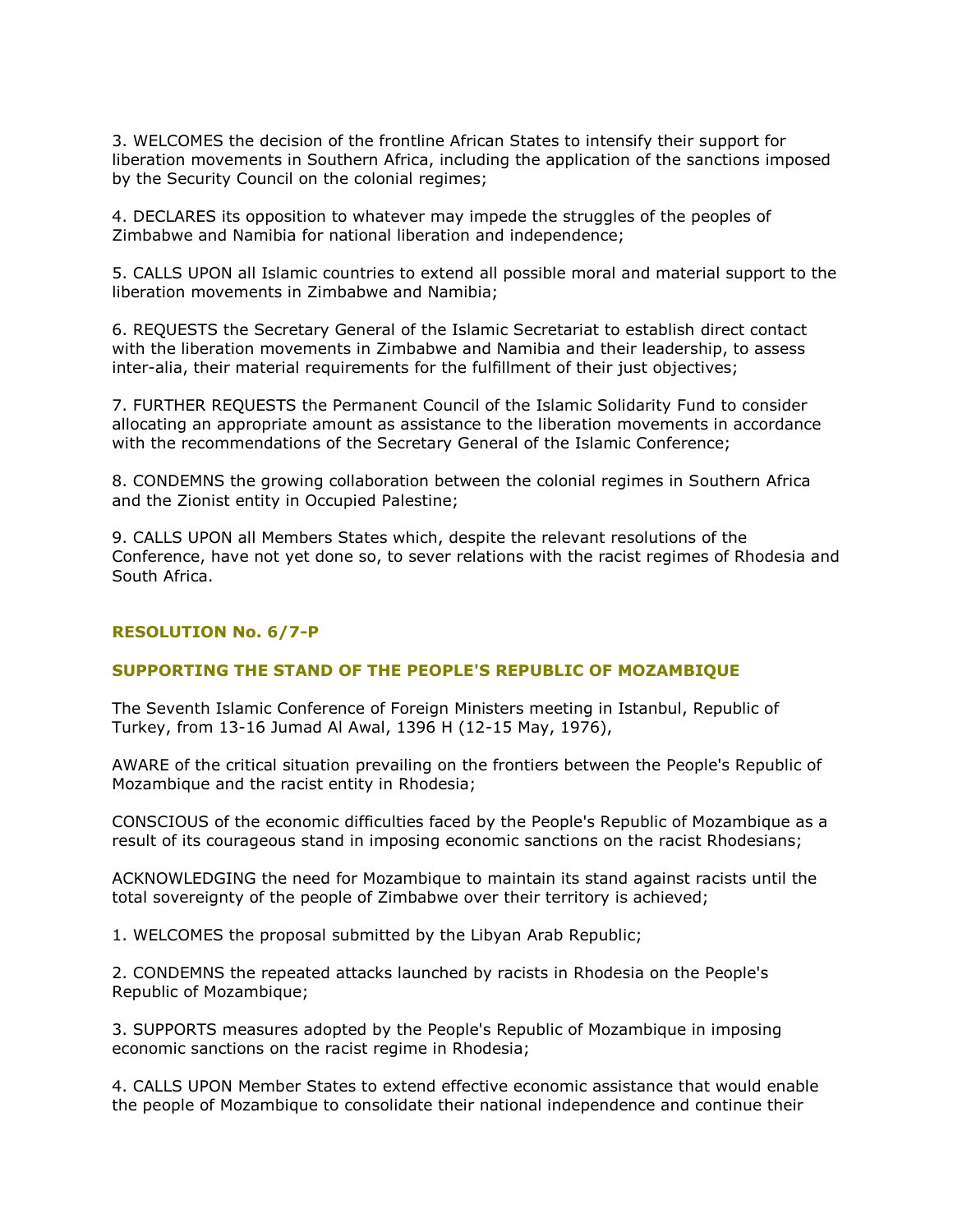resistance against racist regimes until ultimate victory over racism, colonialism and apartheid is achieved;

5. REQUESTS the Secretary General to maintain contacts with the United Nations Secretary General in order to coordinate the efforts of the two organizations in this regard.

# **RESOLUTION No. 7/7-P**

## **THE PROBLEM OF THE ISLAND OF MAYOTTE**

The Seventh Islamic Conference of Foreign Ministers meeting in Istanbul, Republic of Turkey, from 13-16 Jumad Al Awal, 1396 H (12-15 May, 1976),

VIEWING the French occupation of Mayotte Island as a violation of the independence of a Member State of the Organization;

AWARE of the extent of the danger of this situation as a threat to the security and integrity of the region, indeed of the whole of Africa;

CONVINCED of the right of nations to the full independence of all their territories;

WELCOMES the proposal submitted by the Comoro Isles Delegation, and decides to:

1. RECOGNIZE the State of Comoro Isles which is composed of four parts (The Islands of Greater Comoro, Anjouan, Mahel and Mayotte), its independence and territorial integrity;

2. CONDEMNS the French occupation of Mayotte Island, and calls upon France to withdraw immediately from it;

3. REQUESTS Member States to provide all kinds of assistance to consolidating the political and economic independence of the Comoro Isles;

4. REQUESTS the Secretary General to communicate this resolution to the UN Secretary General and to the French Government for full and immediate implementation.

## **RESOLUTION 8/7-P**

## **THE DECOLONIZATION OF THE SOMALI COAST**

The Seventh Islamic Conference of Foreign Ministers meeting in Istanbul, Republic of Turkey, from 13-16 Jumad Al Awal, 1396 H (12-15 May, 1976),

HAVING CONSIDERED the Question of the Somali Coast;

RECALLING its Resolution No. 7 adopted by the Sixth Session of the Islamic Conference of Foreign Ministers held in Jeddah during July 1975;

RECALLING ALSO the Resolutions of the United Nations, the Conference of the Non-Aligned Countries, the Arab League and the OAU on the issue of the Decolonization of the Somali Coast and particularly Resolution No.3480 (XXX) adopted by the United Nations on 11th December, 1975;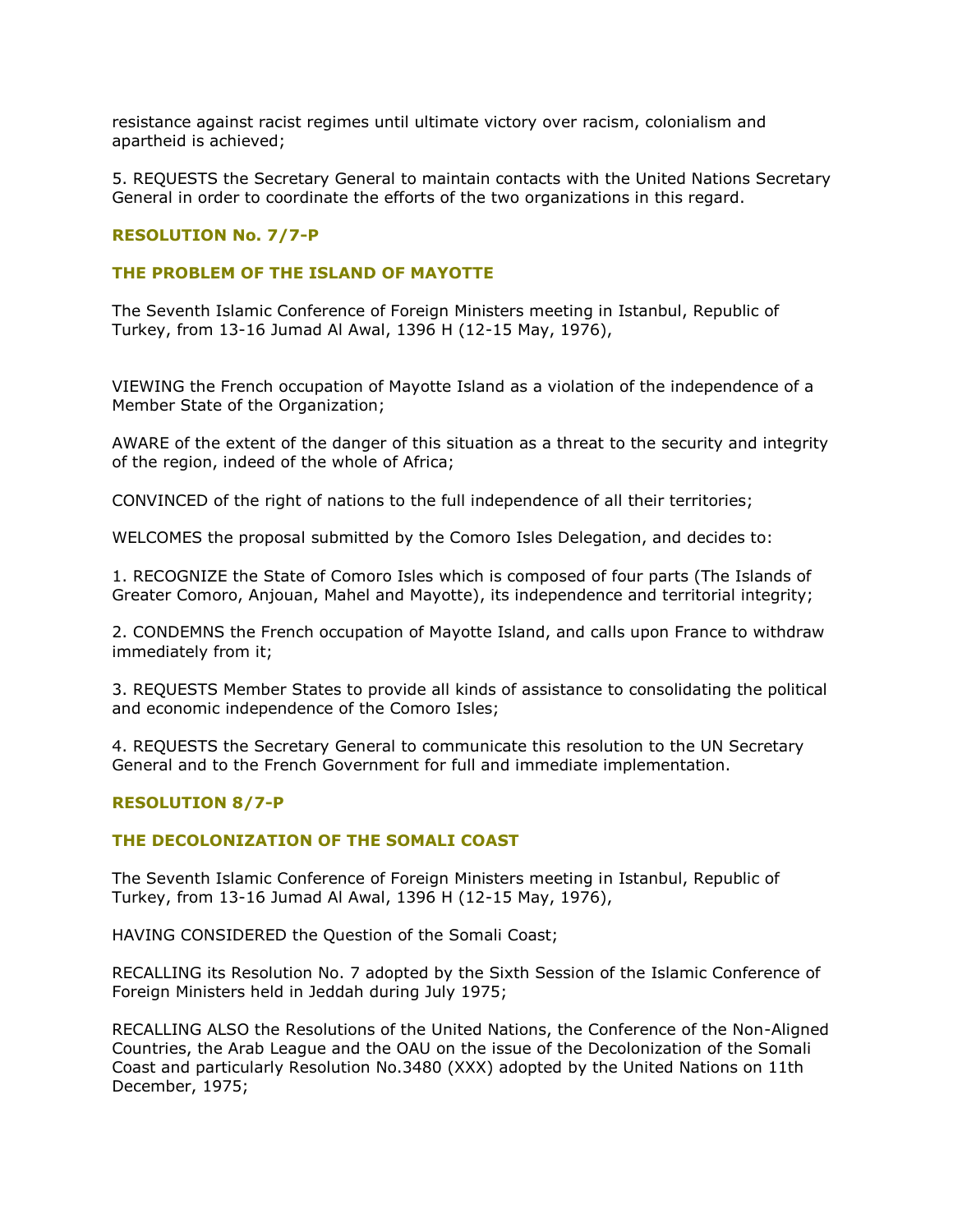REGRETTING that the Administration power has not taken any concrete steps towards the Decolonization of the Territory;

GRAVELY CONCERNED over the situation prevailing in the territory which could become a threat to the peace and security of the Region unless an urgent solution to it is found;

HAVING HEARD the statement of the Delegation of the Somali Democratic Republic; 1. REAFFIRMS its unqualified support of the right of the people of the Somali Coast to immediate, genuine and unconditional independence;

2. CALLS UPON the Government of France to grant immediate, genuine and unconditional independence to the people of the Somali Coast and to withdraw all its Military Forces from that Territory;

3. CALLS ONCE AGAIN UPON the Government of France to create an atmosphere conducive to the free exercise of all political rights of the people under the fullest democratic conditions by effecting in particular the release of all political prisoners, the return to home of all liberation movements recognized by the OAU, to permit the repatriation of all refugees, to stop forthwith the deportation of nationals from their country and to stop the new settlement in the territory of non-national population, to remove immediately the land mines and electrified barbed wires surrounding the town of Djibouti, to repeal all repressive colonial legislation and measures in particular the so-called electoral law of 1967, to recognize the fundamental and inalienable right of the national population to vote without restrictions on basis of universal suffrage to call for a Constitutional Conference in which all the political forces enjoying the confidence of the people of the territory shall be permitted to participate with the objective of formulating an adequate procedure that would lead the territory to independence and stability;

4. RECOMMENDS to all Member States of the Islamic Conference to exert maximum diplomatic and political pressure on the French Government for the accession to independence of the people of that territory;

5. URGES the French Government to continue consultations with the Government of the Somali Democratic Republic and other Governments concerned for the true decolonization of the Territory, its independence and its future;

6. REQUESTS the Ministerial Committee of Four charged with the task of following up developments in the territory and the Secretary General of the Islamic Conference to visit the Somali Coast as well as the Democratic Republic of Somalia and other countries concerned in order to obtain first-hand information of the situation and to report to the Eighth Session of the Foreign Ministers of the Islamic Conference.

# **RESOLUTION No. 9/7-P**

## **AL AQSA MOSQUE AND THE TOMB OF ABRAHAM**

The Seventh Islamic Conference of Foreign Ministers meeting in Istanbul, Republic of Turkey, from 13-16 Jumad Al Awal, 1396 H (1245 May, 1976),

TAKING COGNIZANCE of the measures taken by the Israeli occupation authorities and reflected in the alteration of the basic structure, and the religious practices and inalienable rights of Muslims to Al Aqsa Mosque in Jerusalem and Al Ibrahimi Mosque in Hebron;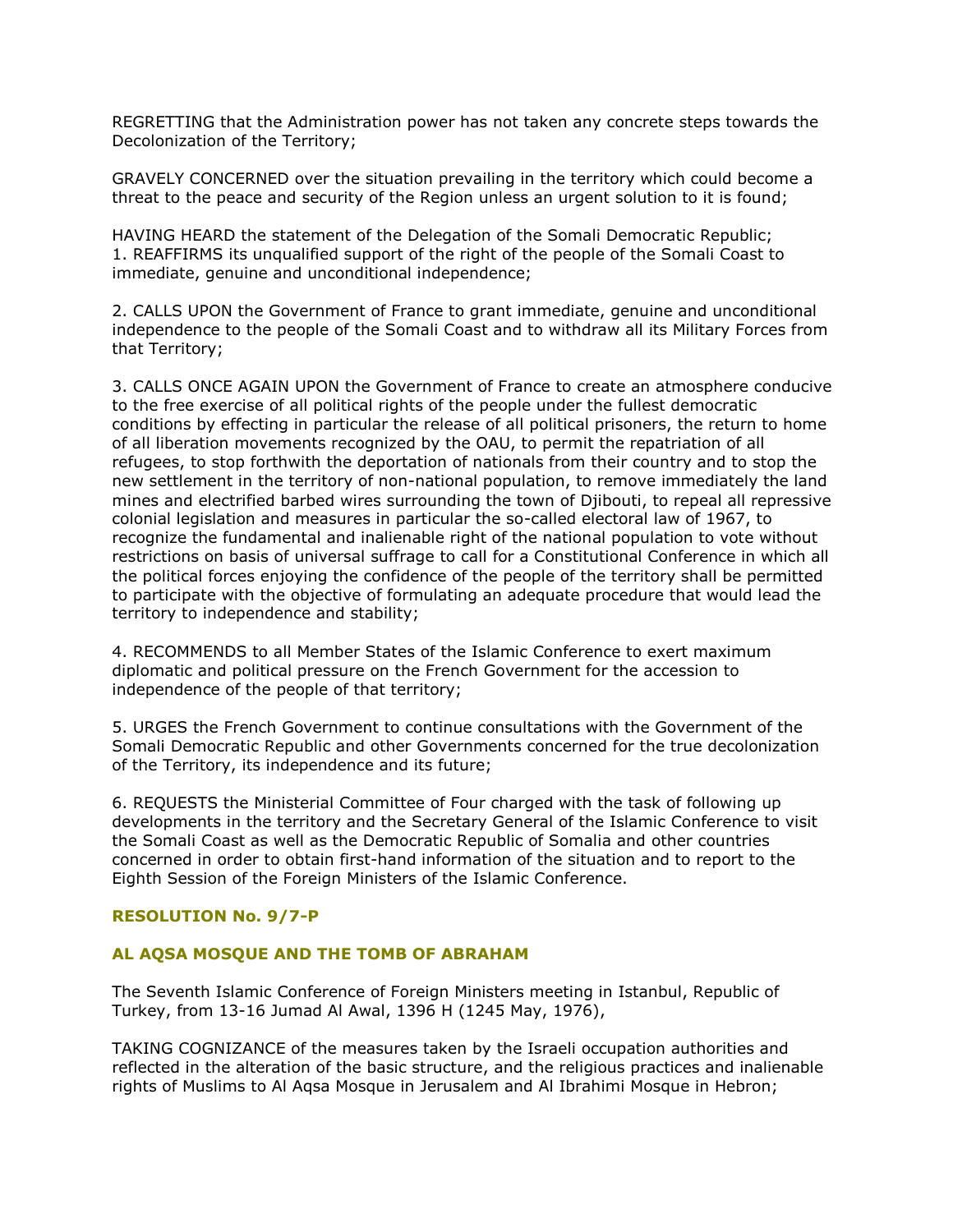CONSIDERING that these measures constitute a grave violation of Muslim religious rights, holy places, human rights, religious freedom, international law and the Fourth Geneva Convention on the protection of civilians in wartime;

CONSIDERING FURTHER that those violations constitute an infringement upon the inalienable religious rights and practices, holy places, and a provocation to the sentiments of Muslims throughout the world;

CONSIDERING ALSO that these violations which have actually aroused serious civil and religious uprisings among the people, pose a new threat to peace and security in the region;

1. AFFIRMS that close links attach Muslims to Al Quds Al Sharif (Jerusalem) and stresses the responsibility and determination of Islamic Governments to contribute to the liberation of Jerusalem and its restoration to Arab sovereignty and their determination that Jerusalem should not be the object of bargaining or concessions;

2. DECLARES that all the measures taken by the Israeli occupation authorities to alter the basic structure, and the religious practices and inalienable rights of Muslims to Al Aqsa Mosque in Jerusalem and Al Ibrahimi Mosque in Hebron are null and void, as well as illegitimate;

3. CONSIDERS these measures an infringement upon the inalienable rights, heritage, holy places, and religious practices of the Islamic nation and a provocation to the sentiments of Muslims throughout the world;

4. DECIDES to take the necessary measures within a joint plan to repel this aggression and force Israel to rescind all its measures which constitute a violation of the United Nations Charter and Human Rights, and an infringement upon the rights of the Palestinian people and all Muslims throughout the world;

5. REQUESTS the secretariat to follow up the implementation of the resolutions adopted in this connection and to submit a progress report to the next Session of the Conference.

## **RESOLUTION No. 10/7-P**

# **ESTABLISHMENT OF NUCLEAR WEAPON FREE ZONE IN AFRICA, THE MIDDLE EAST, SOUTH ASIA AND A PEACE ZONE IN THE INDIAN OCEAN**

The Seventh Islamic Conference of Foreign Ministers meeting in Istanbul, Republic of Turkey, from 13-16 Jumad Al Awal, 1396 H (12-15 May, 1976),

NOTING that recent developments have increased the danger of the proliferation of nuclear weapons into new regions of the world, including Africa, the Middle East, Southern Asia and the Indian Ocean;

GRAVELY CONCERNED that the introduction of nuclear weapons in these regions would gravely enhance the tensions which already exist in these regions, and become an instrument of pressure and blackmail against the members of the Islamic Conference;

RECOGNIZING that the establishment of nuclear-weapons free zones is an effective means to prevent nuclear proliferation and would contribute towards nuclear disarmament and the ultimate goal of general and complete disarmament;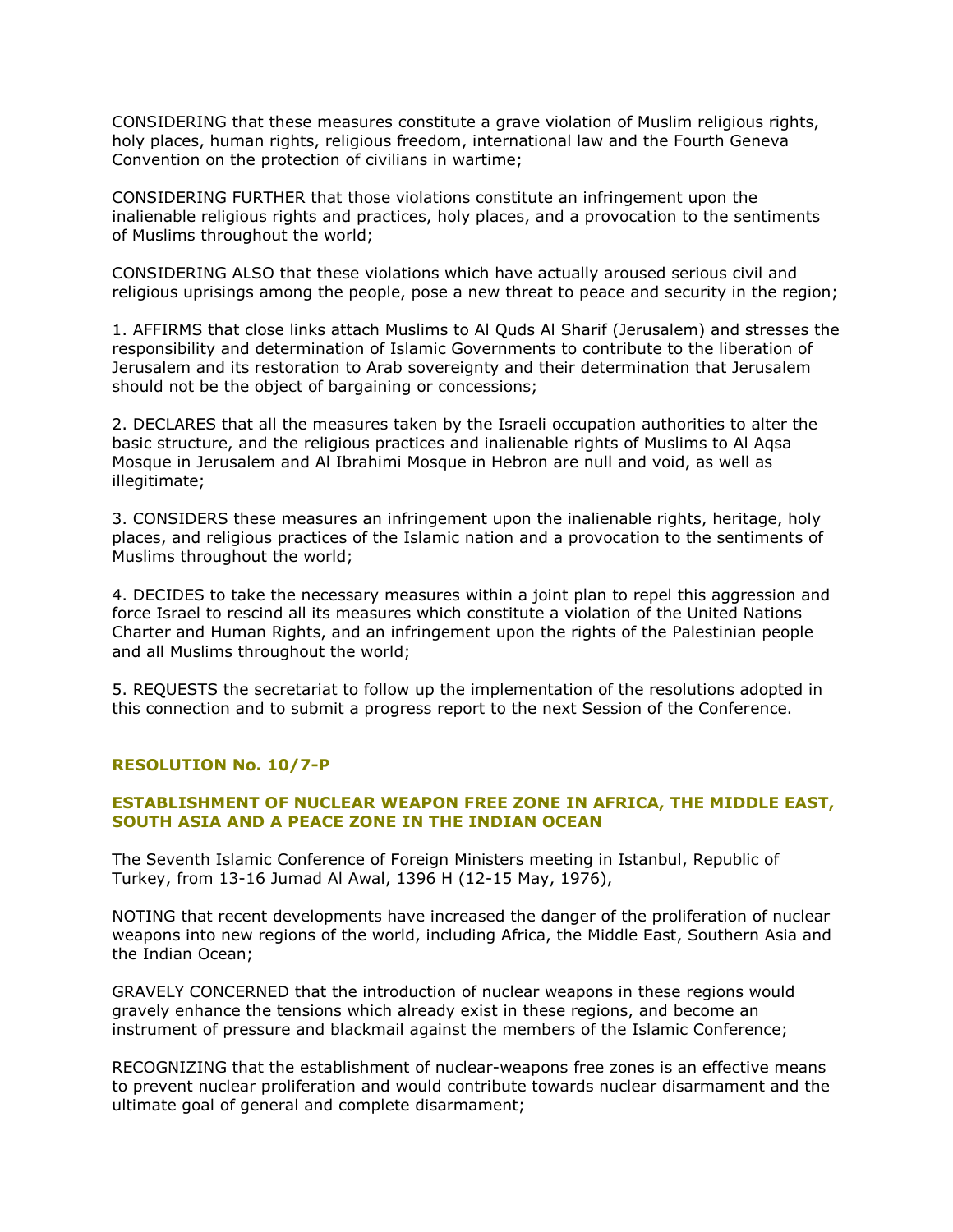NOTING that the UN General Assembly has endorsed the establishment of nuclear weapon free zones in Africa, the Middle East and Southern Asia by its resolutions 1652 (XVI), 3265B (XXIX), 3474 (XXX), 3476 (XXX) and declared the Indian Ocean as a Zone of peace in its resolution (XXVI);

REGRETTING that these resolutions have not as yet been implemented;

REALIZING that the establishment of nuclear-weapon free zones in Africa, the Middle East and Southern Asia, and the establishment of a Zone of peace in the Indian Ocean, free of nuclear weapons, will strengthen the security of States in the region against the nuclear threat, and promote the elimination of the presence and rivalry of the Great Powers in these regions;

1. CALLS FOR the early implementation of the proposals for the establishment of nuclear weapon free zones in Africa, the Middle East and Southern Asia and the creation of the Indian Ocean as a Zone of Peace;

2. CALLS UPON the nuclear powers, to lend their full support for the establishment of nuclear-weapon free zones in Africa, the Middle East and Southern Asia and a Zone of peace in the Indian Ocean and to undertake the obligations devolving on them not to introduce nuclear-weapons or nuclear explosive devices in these regions and to undertake not to use or threaten to use nuclear weapons against the nuclear free zones and zones of peace;

3. URGES the Members of the Islamic Conference and invites other States to take joint initiatives at the United Nations and other international forums for early creation of nuclear weapon free zones in Africa, the Middle East and Southern Asia and a zone of peace in the Indian Ocean in accordance with the above-mentioned considerations.

# **RESOLUTION No. 11/7-P**

## **FOSTERING THE SECURITY OF NON NUCLEAR STATES**

The Seventh Islamic Conference of Foreign Ministers meeting in Istanbul, Republic of Turkey, from 13-16 Jumad Al Awal, 1396 H (12-15 May, 1976),

CONSIDERING that recent developments have increased urgency of devising effective measures against the possibility of the use or threat of use of nuclear weapons;

BEARING IN MIND the need to allay the legitimate concern of the non-nuclear States for their security against nuclear attack or threat;

NOTING General Assembly Resolution 3261-G (XXIX) which called for consideration of measures to strengthen the security of non-nuclear States;

CONSIDERING that the effort to strengthen the security of non-nuclear States must be pursued relentlessly in all appropriate bodies and forums;

NOTING that the Members of the Islamic Conference, in the regions of Africa, the Middle East and Asia, may soon be confronted with the threat of nuclear weapons;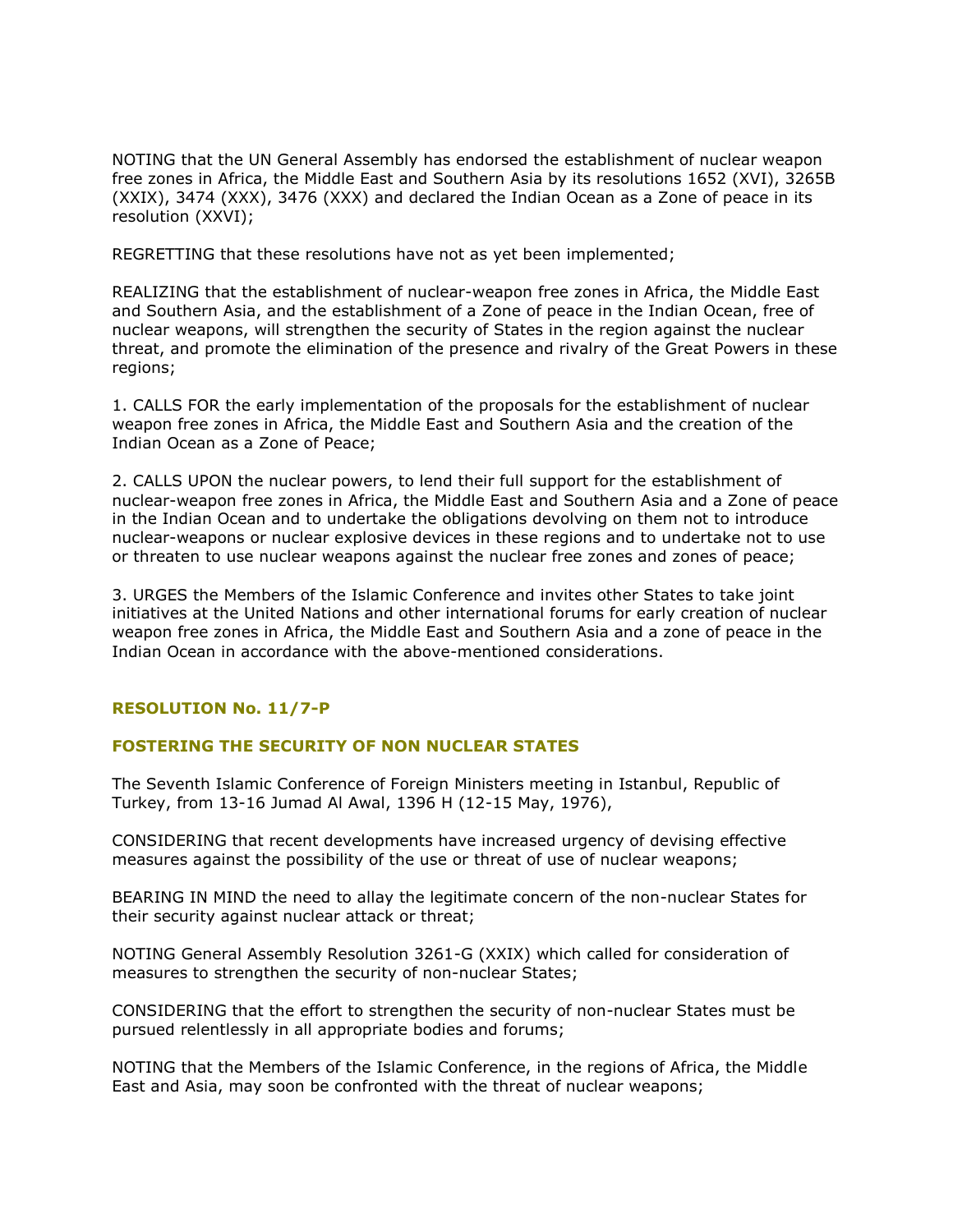RECALLING the Resolution of the Fifth Islamic Conference of Foreign Ministers which recommended that the existing security assurances extended to non-nuclear States be made more credible and effective and called upon the nuclear States to undertake not to use or threaten to use nuclear weapons against non-nuclear States;

FURTHER RECALLING the Resolution of the Sixth Islamic Conference of Foreign Ministers which urged the Nuclear States to undertake not to use or threaten to use nuclear weapons against non-nuclear States which are not protected by treaty guarantees from a nuclear power against nuclear threat or attack;

1. URGES the nuclear States, as a first step towards a complete ban on the use or threat of use of nuclear weapons, to undertake, not to use or threaten to use nuclear weapons, under any circumstances against non-nuclear States not covered by nuclear guarantees extended by some nuclear States;

2. CALLS UPON the Members of the Islamic Conference to take a joint initiative at the United Nations and in other appropriate international forums to secure the adoption of this proposal.

# **RESOLUTION No. 12/7-P**

# **THE CAUSE OF MUSLIMS IN THE PHILIPPINES**

The Seventh Islamic Conference of Foreign Ministers meeting in Istanbul, Republic of Turkey, from 13-16 Jumad Al Awal, 1396 H (12-15 May, 1976),

TAKING COGNIZANCE of the report presented by the Secretary General of the Islamic Conference on the problem of Muslims in the Philippines, and the memorandum of the Moro Liberation Front on the developments of the problem since the Sixth Islamic Conference of Foreign Ministers in Jeddah;

AWARE of the continued deterioration and gravity of the conditions of Muslims in South Philippines;

1. EXPRESSES deep concern over the Filipino Government's continued application of repressive and oppressive policies against the Muslim minority in the Philippines;

2. CALLS UPON the Government of the Philippines to halt its military operations against Muslims in Southern Philippines and adopt the necessary measures for the immediate withdrawal of its forces from the Muslim areas in the Southern Philippines;

3. CALLS UPON the Government of the Philippines to honour its commitment to grant autonomy to Muslims in Mandanao, Baslau, Solo and Balawan within the territorial integrity of the State of Philippines;

4. APPEALS to the Government of the Philippines and the Moro Liberation Front to resume negotiations for a solution to the problem in accordance with resolution 10 and the appended Plan of Action adopted by the Sixth Islamic Conference;

5. EXPRESSES appreciation of the efforts exerted by the Ministerial Committees of Four set up in accordance with Resolution 4 of the Fourth Islamic Foreign Ministers Conference held in Benghazi on 24 March, 1973, and also voices thanks to the Secretary General for the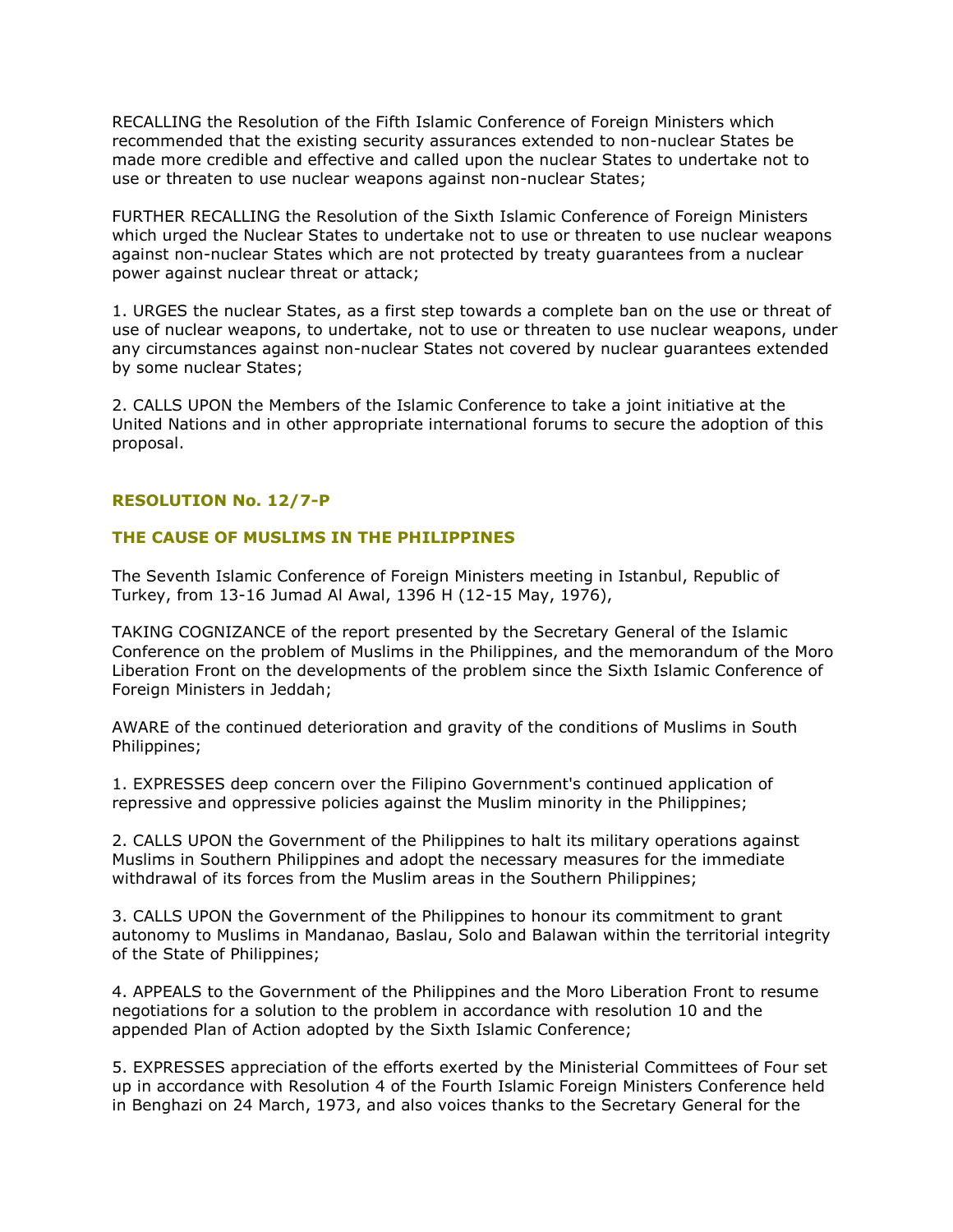efforts exerted to reach a just solution to the problem;

6. DECIDES to renew the mandate of the Ministerial Committee of Four in order to pursue its contacts with the Government of the Philippines and Moro Liberation Front for a settlement of the problem of Muslims in the Philippines;

7. CHARGES the Secretary General to conduct necessary consultations in order to extend urgent aid to Muslim refugees in the Philippines;

8. REQUESTS the Secretary General to take appropriate steps for the implementation of this resolution, and to submit a report to the Eighth Session of the Islamic Foreign Ministers' Conference.

# **RESOLUTION No. 13/7-P**

# **THE PALESTINE CAUSE**

The Seventh Islamic Conference of Foreign Ministers meeting in Istanbul, Republic of Turkey, from 13-16 Jumad Al Awal, 1396 H (12-15 May, 1976),

PROCEEDING from the principles and provisions of the Charter of the Organization of the Islamic Conference and Charter of the United Nations;

GUIDED by the Resolutions of the Islamic Conferences of Kings and Heads of State and Government and the Resolutions of the Islamic Conference of Foreign Ministers in regard of the Palestine cause;

CONSIDERING that the support of the Palestinian people, led by the Palestine Liberation Organization, to recover their occupied land and inalienable national rights, is a responsibility and a duty imposed by Islamic Solidarity, and that this solidarity should be expressed in practical and effective ways;

REAFFIRMING the legitimacy of the struggle of the Palestinian people to liberate their land and recover their full national rights;

HAVING CONSIDERED the developments of the Palestine Question and the grave situation arising from the continued occupation by Israel of Arab territories and usurpation of the Palestinian people's rights, its rejection of the relevant United Nations Resolutions, particularly the General Assembly Resolutions No. 3239 (XXIX) of 25 November, 1974,

BEARING IN MIND the discussions in the Conference on the Israeli violation of the United Nations Charter, refusal to implement its resolutions, and violation of the principles of international law and human rights, as well as continued aggression on the rights and land of the Palestinian people;

1. REAFFIRMS ITS full and active support for the Palestinian people in their legitimate struggle to recover their inalienable national rights in Palestine, including:

- The right to return to their land and to recover their property
- The right to self-determination without any foreign intervention;
- The right to excercise sovereignty over their own land; and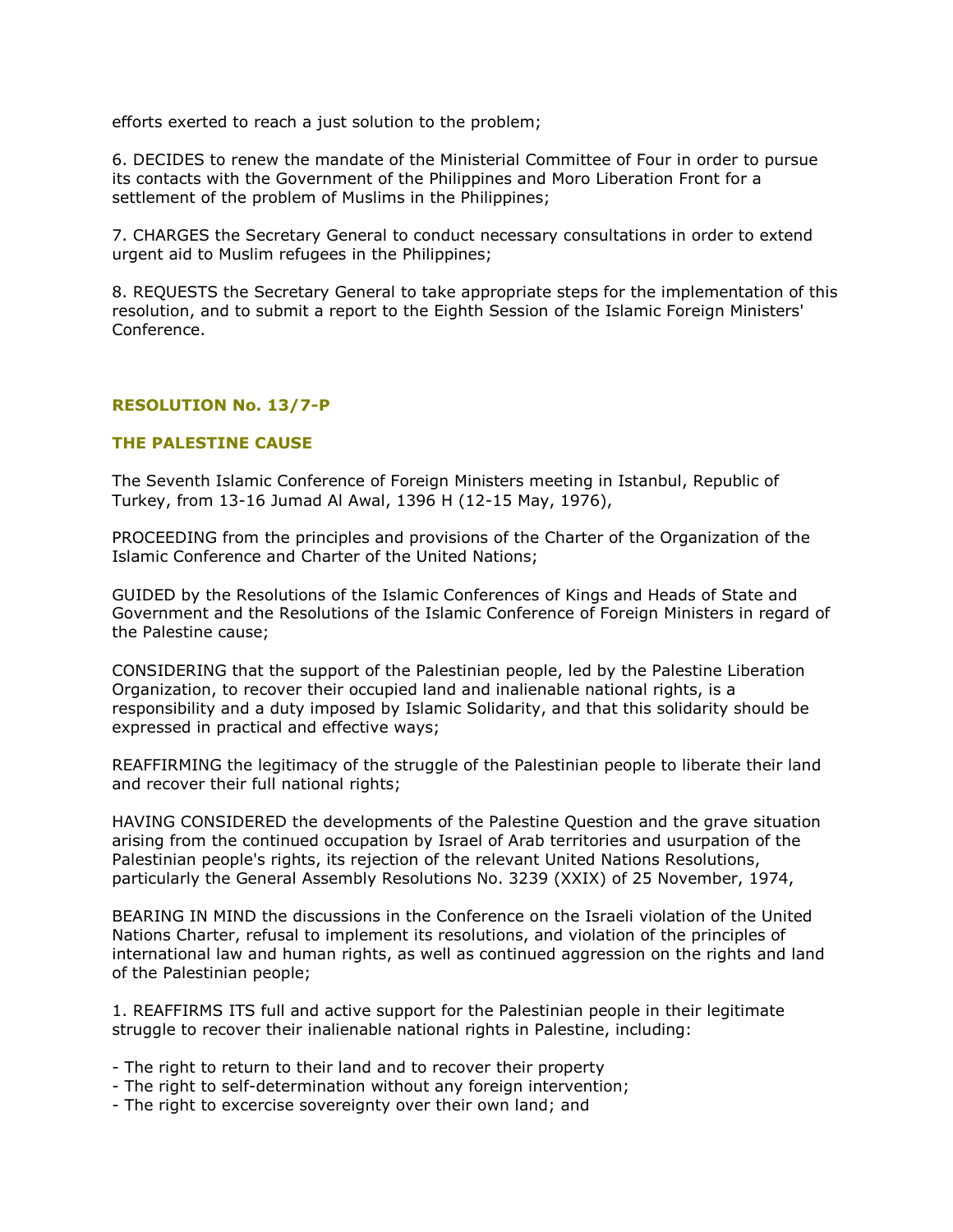- The right to establish an independent national authority;

2. DECIDES

a) to take action in all fields in order to give a concrete form to the recognition of the rights of the Palestinian people and commitment thereto; and Member States undertake to adopt all necessary measures to attain this objective;

b) to establish coordination between the Organization of the Islamic Conference and the Palestine Liberation Organization in various bilateral and international fields with a view to providing all necessary means to enable the Palestinian people to liberate their land and recover their rights;

3. CALLS UPON all countries of the world to support the Palestinian people by all means in their legitimate struggle against racist Zionist colonialism to recover their inalienable national rights; and affirms that the restoration of these rights in full constitutes an essential, indispensable condition for the establishment of a just and permanent peace in the region;

4. CALLS UPON the United Nations to take measures for the implementation of General Assembly Resolution 3236 (XXIX) of 22 November 1974 on the rights of the Palestinian people and on the application of measures set out in the Charter for the implementation of this resolution;

5. REAFFIRMS the attachment of Muslims to Al-Quds (Jerusalem) and the firm determination of their Governments to work for its liberation and for its restoration to Arab sovereignty, insistence of these Governments that Jerusalem should never be a subject of bargaining or concessions, and their determination to extend the necessary financial support to consolidate the Arab Islamic Presence in this Holy City;

6. CONDEMNS Israeli violation of Human Rights in the Arab territories occupied since 1948 and 1967, and its refusal to apply the Geneva Convention of 1949 on the protection of civilians in wartime, and its policies aiming at the Judaization of the very nature of the occupied territories and the liquidation of their cultural character; and considers such policies and practices as war crimes and as a challenge to mankind at large;

7. CONSIDERS that all measures taken by Israel in the Arab territories occupied since 1948 and 1967 to change their demographic, geographical, social, cultural and economic features, including measures aiming at the annexation of parts of the occupied Arab territories, especially the annexation and judaization of Al-Quds (Jerusalem) are null and void, and that recognition could never be extended to these measures or their consequences;

8. AFFIRMS that financing the United Nations Relief and Works Agency for the Palestinian Refugees is an international responsibility; and condemns any attempt to shirk this responsibility, pending the return of Palestinian refugees to their homes;

9. CONDEMNS all countries that extend military, economic, or manpower support to Israel and calls upon them to desist from all such support forthwith;

10. DECIDES again to call on all Member States to take action within the United Nations and other international forums for the expulsion of Israel from the International Organizations;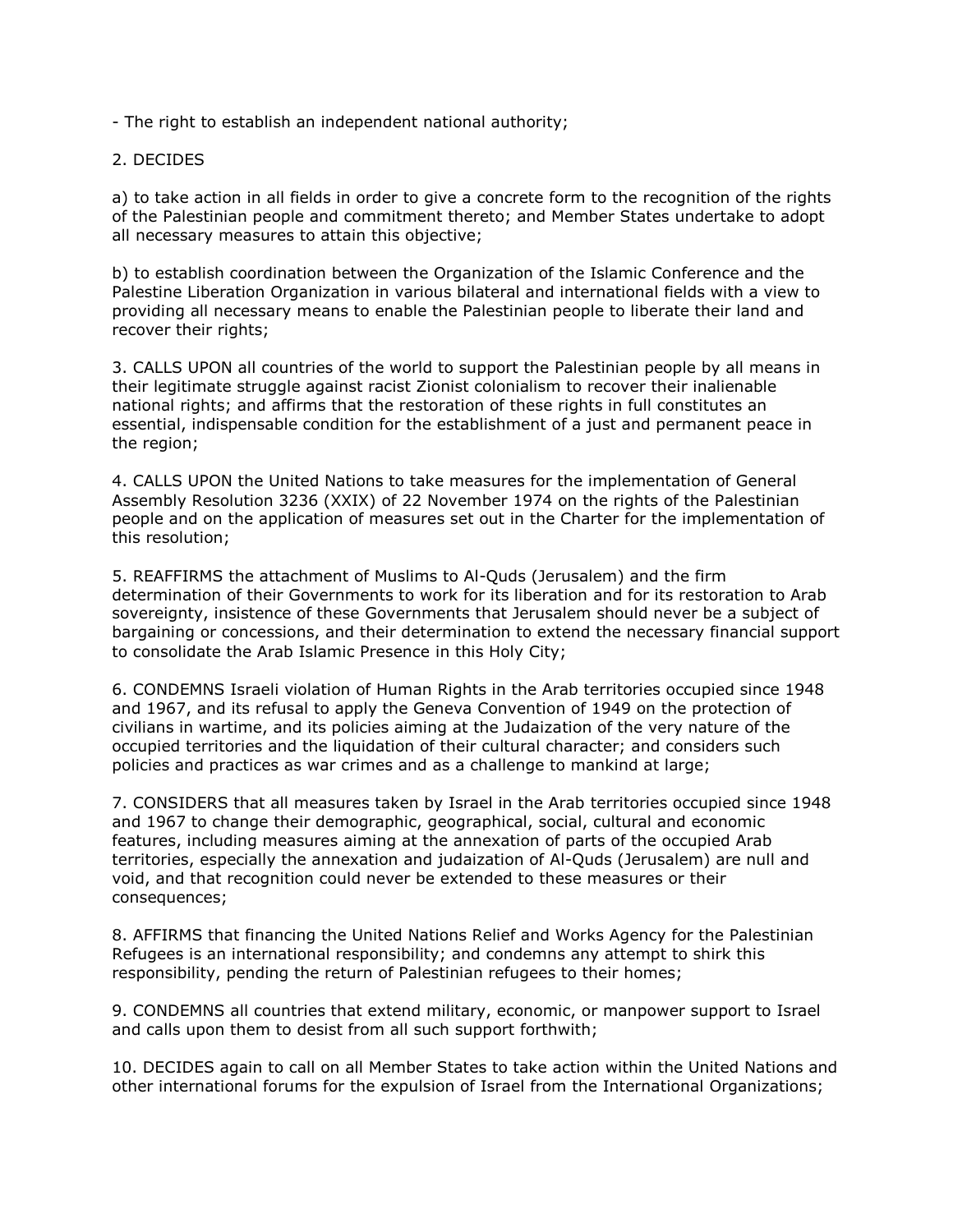11. REAFFIRMS that the Palestine Liberation Organization is the only legitimate representative of the Palestinian people and their legitimate struggle; and declares its endorsement of opening up offices for the Organization in the capitals of Member States, and to extend all facilities and immunities to the Organization to enable it to undertake its functions and further calls upon Member States which have not yet done so, to open up offices for the Organization in their respective capitals as soon as possible in implementation of previous resolutions of the Islamic Conferences;

12. CALLS UPON Member States to implement as soon as possible the resolutions of the previous Islamic Summit Conferences and of the Islamic Conferences of Foreign Ministers, especially those concerning the need to sever all forms and kinds of relations with the racist Zionist entity; and

13. REQUESTS the Secretary General to follow up the Implementation of this resolution and to report to the next session on actions taken thereon.

# **RESOLUTION No. 14/7-P**

# **MUSLIM-CHRISTIAN DIALOGUE**

The Seventh Islamic Conference of Foreign Ministers meeting in Istanbul, Republic of Turkey, from 13-16 Jumad Al Awal, 1396 H (12-15 May, 1976),

TAKING COGNIZANCE of the memorandum submitted by the Islamic Secretariat No. IS/CM/D.7 on Seminars of Dialogue between Muslims and Christians held over the last six years;

1. EXPRESSES SATISFACTION at the Organization of these Seminars which contribute to the favourable presentation of Islam and its culture, and promote relations between the Islamic and Christian worlds;

2. REQUESTS the Secretary General to follow up these Seminars to maintain them against deviation or abuse, to ascertain their commitment to the purpose set for them, and later, report to the Conference on relevant developments, seeking for this purpose, the help of appropriate expertise in the Muslim World.

## **RESOLUTION No. 15/7-P**

# **THE CONSOLIDATION OF THE STEADFASTNESS AND THE STRUGGLE OF THE ARAB PEOPLE IN THE OCCUPIED TERRITORIES**

The Seventh Islamic Conference of Foreign Ministers meeting in Istanbul, Republic of Turkey, from 13-16 Jumad Al Awal, 1396 H (12-15 May, 1976),

GUIDED BY the objectives and principles of the Charter of the Organization of the Islamic Conference which aim at enhancing Islamic solidarity among Member States and providing the funds necessary for the achievement of this aim;

RECALLING the resolution adopted by the Second Islamic Summit Conference on 24 February 1974, which provided for the establishment of an Islamic Solidarity Fund;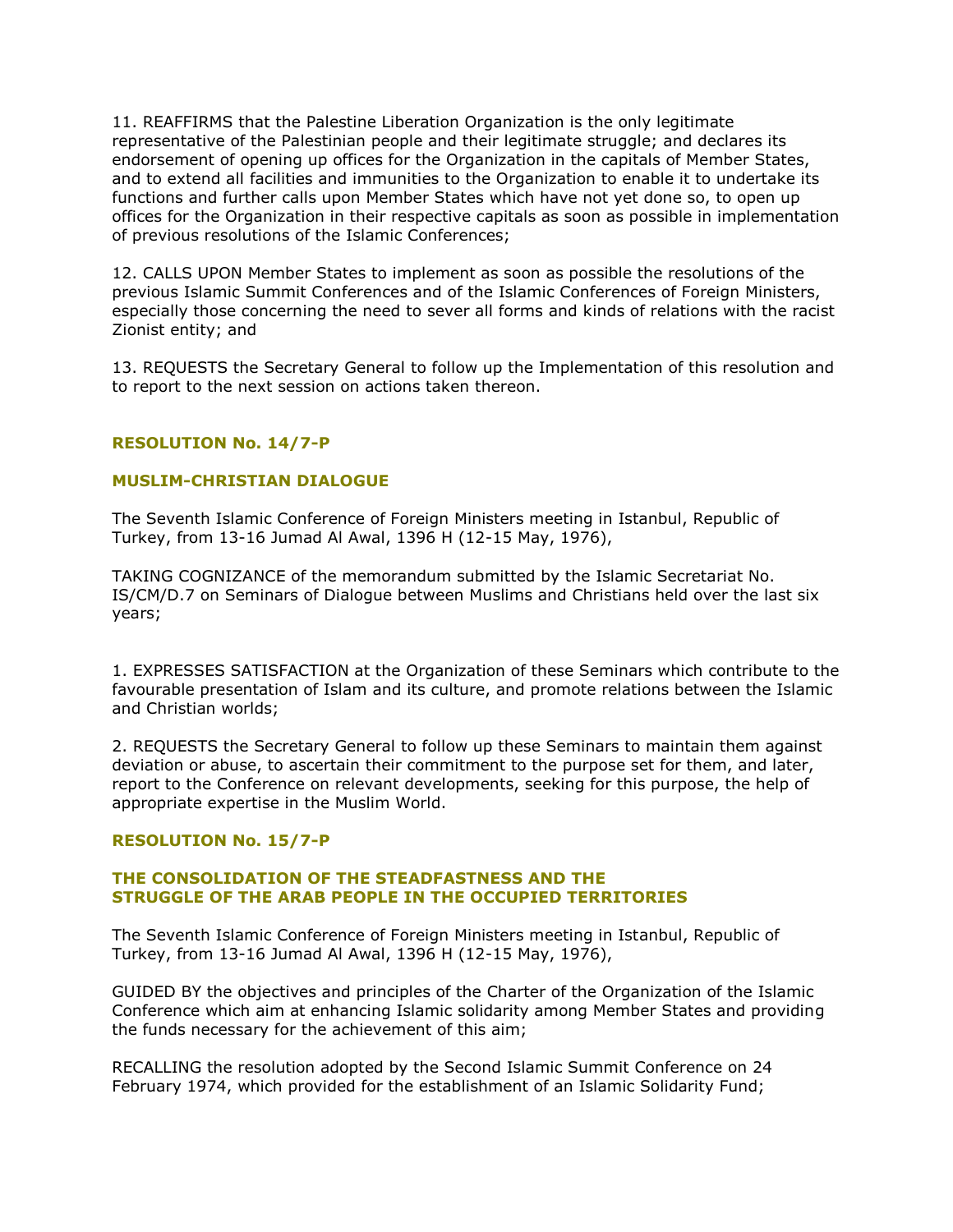CONSIDERING that the struggle of the Arab people in the occupied territories for the preservation of the Islamic and Arab character of the Holy Places in the occupied Palestinian territory, and in particular, Al-Aqsa Mosque in Al Quds and Al Ibrahimi Mosque in Al Khalil is a Jihad for Liberation from Zionist colonialism and occupation, and for protecting the inalienable national rights of the Palestinian people:

1. PAY TRIBUTE to the struggle of the Arab Palestinian people in their territories occupied since 1948 and 1967, and reaffirms its solidarity with and support for their efforts to liberate their occupied territory, restore their inalienable national rights and safeguard the Islamic, Arab and human heritage;

2. DECIDES TO allocate part of the Islamic Solidarity Fund capital to the consolidation of the Arab peoples' struggle in the territories occupied since 1948 and 1967 until the realization of the objectives mentioned in this resolution;

3. APPEALS to Member States to increase forth-with their contributions to the Islamic Solidarity Fund in order to realize the abovementioned objectives;

4. REQUESTS the Secretary General and the Follow-Up Committee to implement this resolution and submit a report in this connection to the next Conference Session.

# **RESOLUTION No. 16/7-P**

# **THE CYPRUS QUESTION AND THE CAUSE OF THE TURKISH MUSLIM COMMUNITY OF CYPRUS**

The Seventh Islamic Conference of Foreign Ministers meeting in Istanbul, Republic of Turkey, from 13-16 Jumad Al Awal, 1396 H (12-15 May, 1976),

HAVING LISTENED with great sympathy and interest to the statement of His Excellency Rauf Denktash, Leader of the Turkish Muslim Community of Cyprus, who has voiced the struggle of his oppressed people for justice, dignity and legitimate rights;

1. NOTES WITH SATISFACTION the interest of the fraternal people of the Turkish Muslim Cypriot Community to contribute to the Islamic Solidarity;

2. SUPPORTS the equality in rights for the Turkish Muslim Community of Cyprus as copartners with the Greek Cypriot Community within the framework of independence, sovereignty, territorial integrity, and non-alignment of the Republic of Cyprus;

3. ENDORSES the efforts of the Turkish Muslim Community of Cyprus for a peaceful political settlement, through the intercommunal talks, based on a federal constitution, within the framework of which the two communities will be able to live in peace and co-exist with each other;

4. DECIDES TO SUPPORT until the Cyprus problem is solved, the rightful claim of the Turkish Community of Cyprus to be heard in all international forums where the Cyprus problem comes up for discussion, on the basis of equality with the Greek Cypriot Representatives;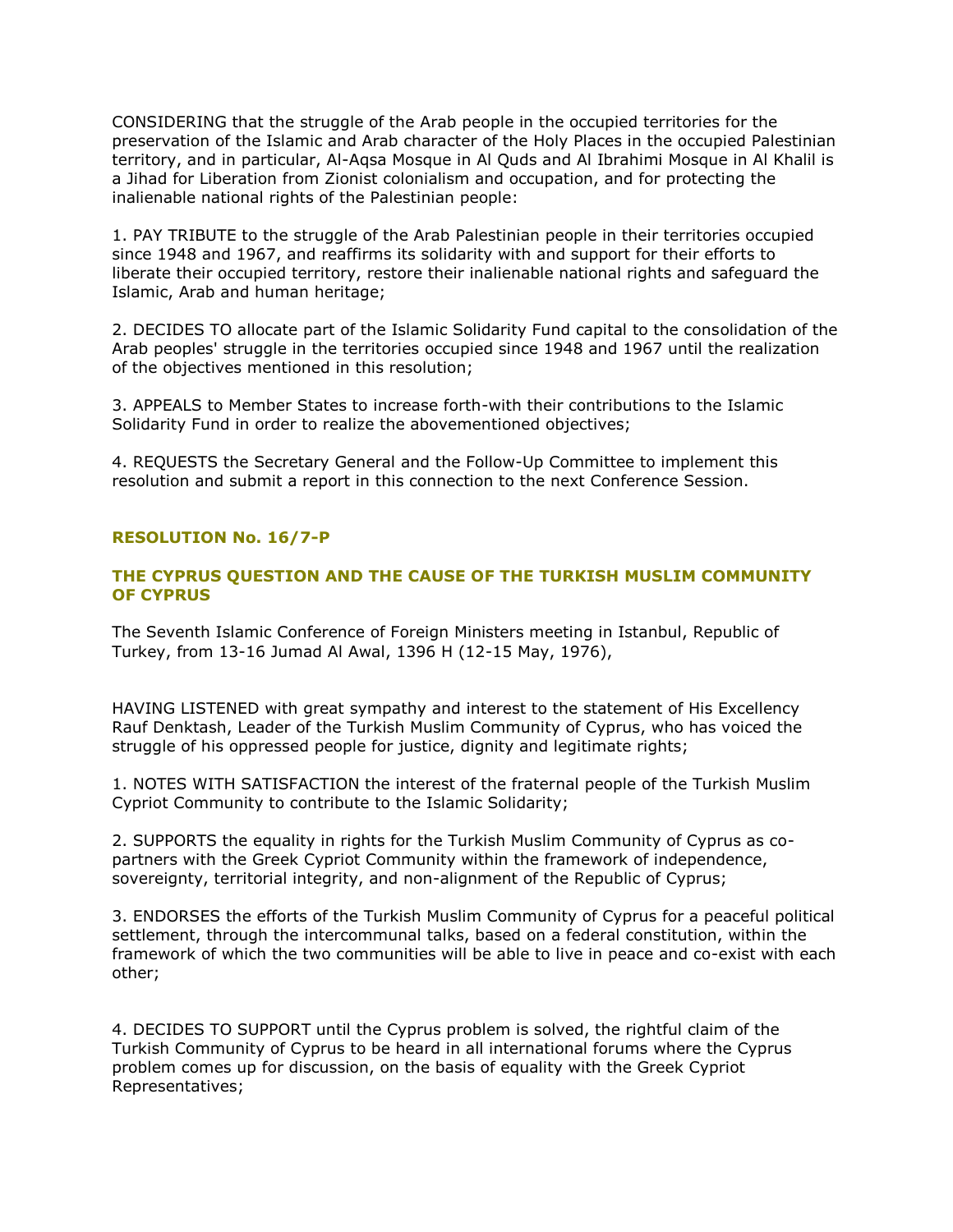5. AGREES that the Representatives of the Turkish Muslim Community of Cyprus be invited to attend the future meetings of the Islamic Conference.

# **RESOLUTION No. 17/7-P**

# **THE MIDDLE EAST**

The Seventh Islamic Conference of Foreign Ministers meeting in Istanbul, Republic of Turkey, from 13-16 Jumad Al Awal, 1396 H (12-15 May, 1976),

PROCEEDING FROM the principles and provisions of the Charters of the UN and Islamic Conference Organizations;

GUIDED by the Resolutions of the Islamic Conference of Heads of State and Government convened in Lahore from 22-24 February, 1974;

CONFIRMING the resolutions adopted by the six previous Islamic Conferences of Foreign Ministers;

DENOUNCING all efforts aimed at perpetuating the state of aggression and occupation, that constitutes a definite danger to the possibility of achieving a just and lasting peace in the area and consequently jeopardizing international peace and security;

ALSO DENOUNCING any attempts to impose a fait accompli, or pursue any policies of expansion, exploitation, domination, oppression or terror which constitute the basis of Zionist policy in the Middle East;

CONDEMNING all Israeli measures, especially those of a racist nature aimed at the alteration of demographic, cultural and geographic features of the occupied territories and the establishing of settlements therein;

AFFIRMING that a just and lasting peace in the Middle East necessitates the immediate withdrawal of Israel from all the territories occupied and that the Palestinian people exercise all their national legitimate and inalienable rights and primarily that of return and selfdetermination and the setting up of an Independent State in Palestine;

1. THE CONFERENCE confirms the commitment of Islamic States to support Arab rights and their pledge to give political material and military support to the Arab States and the PLO in their legitimate struggle to restore all their occupied territories;

2. ALSO CONFIRMS that the Palestinian cause is the core of the Middle East Problem, and that a just and lasting peace in the Middle East can only be based on:

a) the withdrawal of Israel from all occupied Arab territories;

b) the restoration of the legitimate and inalienable national rights of the Palestinian people and their exercise of these rights, primarily their rights to return to self-determination and to setting up an Independent State in Palestine;

3. CALLS UPON the countries and peoples of the world to adopt a firm stand towards Israeli intransigence and attempts to perpetuate the policy of aggression and expansion, and the Israeli continued refusal to implement the United Nations Resolutions, and its willful impeding of efforts exerted to find a just and lasting peace. The Conference also sees that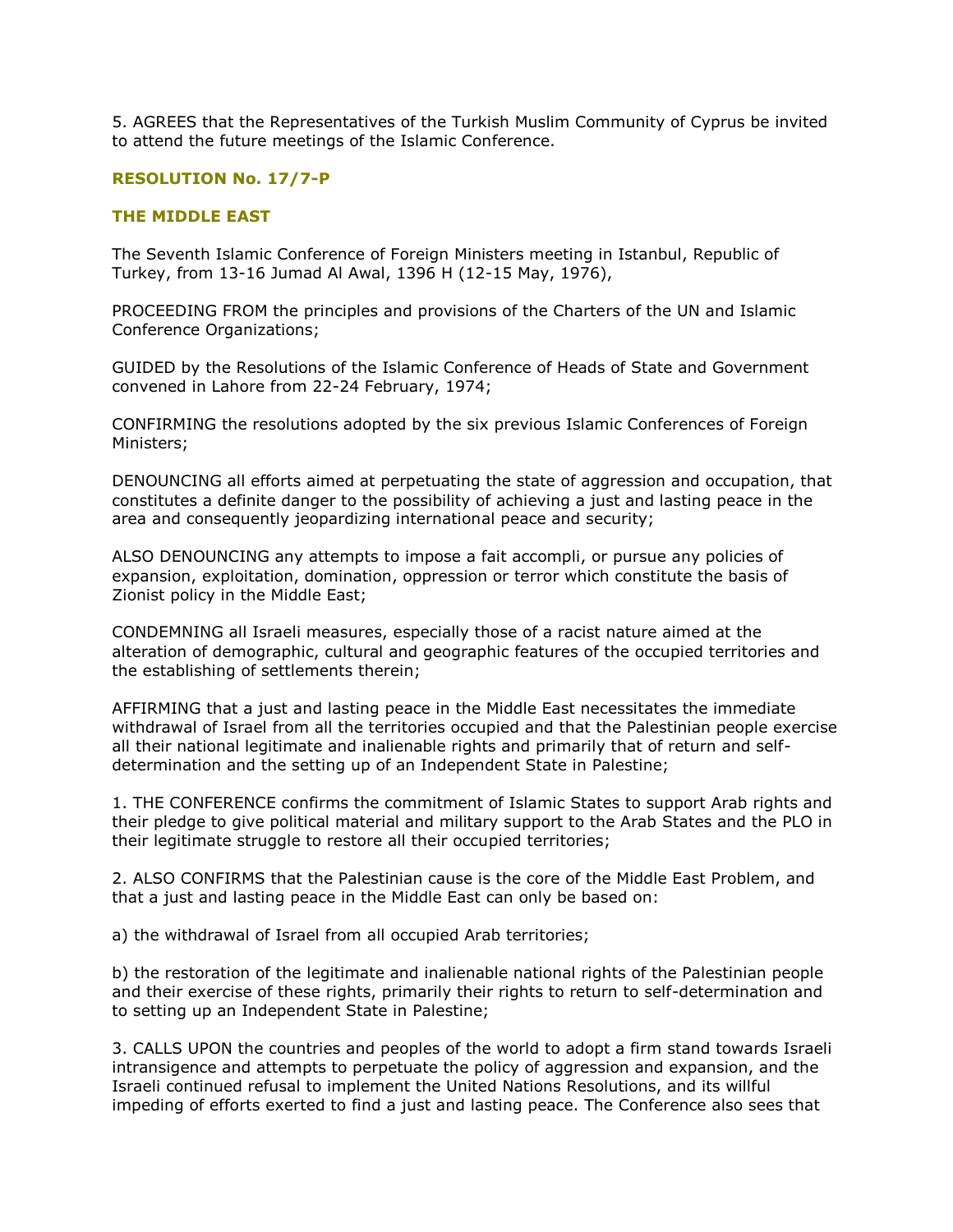such attempts constitute a definite danger to the process of establishing a just and lasting peace in the Middle East thereby endangering international peace and security, a process that is fought with the gravest consequences;

4. CALLS ON all States and peoples of the world to give full support to the Arab States and peoples subject to Israeli aggression in their struggle to end this aggression forthwith;

5. INVITES ALL States to refrain from supplying Israel with any form whatsoever of support which enables it to pursue its illegal occupation of the occupied Arab territories, since such support can only further consolidate Israel as an advanced base of colonialism and racism in the heart of the Third World, and to perpetuate occupation and aggression;

6. CONDEMNS the collusion between Israel and South Africa of which further evidence is provided by the visit of the South African Prime Minister to Israel which comes as added confirmation of the identity of the aggressive and racist policy of the two States, and the cooperation between them in all fields with the purpose of threatening the security and independence of African and Arab States;

7. CONDEMNS Israel for its continued policies and procedures, which it applies in the occupied territories, particularly, in annexing parts of them, and in building Israeli settlements and bringing in alien settlers to them; and in destroying houses, confiscating property, evicting Arab, denying them the right to return; their mass detention, maltreatment, torture, and looting their cultural heritage; interfering with their religious liberties, and practices as well as family traditions; and the illegitimate exploitation of the natural wealth of the occupied territories, their resources and population;

8. DECLARES that these Israeli policies and measures constitute a grave violation of the United Nations Charter, particularly of the principles of sovereignty and territorial integrity, and the principles and provisions of international law, and the Fourth Geneva Convention on the protection of civilians in time of war, and further hinders the establishment of a just and lasting peace in the Middle East;

9. REAFFIRMS that all the measures that Israel has taken to change the political, demographic, geographic, economic, cultural and religious features of the occupied territories, or any part of them in addition to impairing all aspects of their civilization, are null and void and illegal, and demands that Israel abrogate them forthwith and refrain from implementing them. And further calls on all the countries of the world to refrain from any act that may be exploited by Israel, or that may assist it, in implementing these policies;

10. HOLDS Israel responsible for all the alteration, exploitation, or devastation measures and confiscation being implemented in the occupied Arab territories;

11. AFFIRMS the necessity of severing all forms of diplomatic, consular, economic, cultural, technical, sporting, tourtistic and communications relations in whatever manner with the Zionist entity, on all official and unofficial level; and considers this measures a collective commitment on the part of all Member States of the Organization of the Islamic Conference;

l2 REAFFIRMS paragraph 7 of the Resolution on the Middle East adopted at the 6th Islamic Foreign Ministers' Conference held at Jeddah on 15th July, 1975.

# **RESOLUTION No. 18/7-P**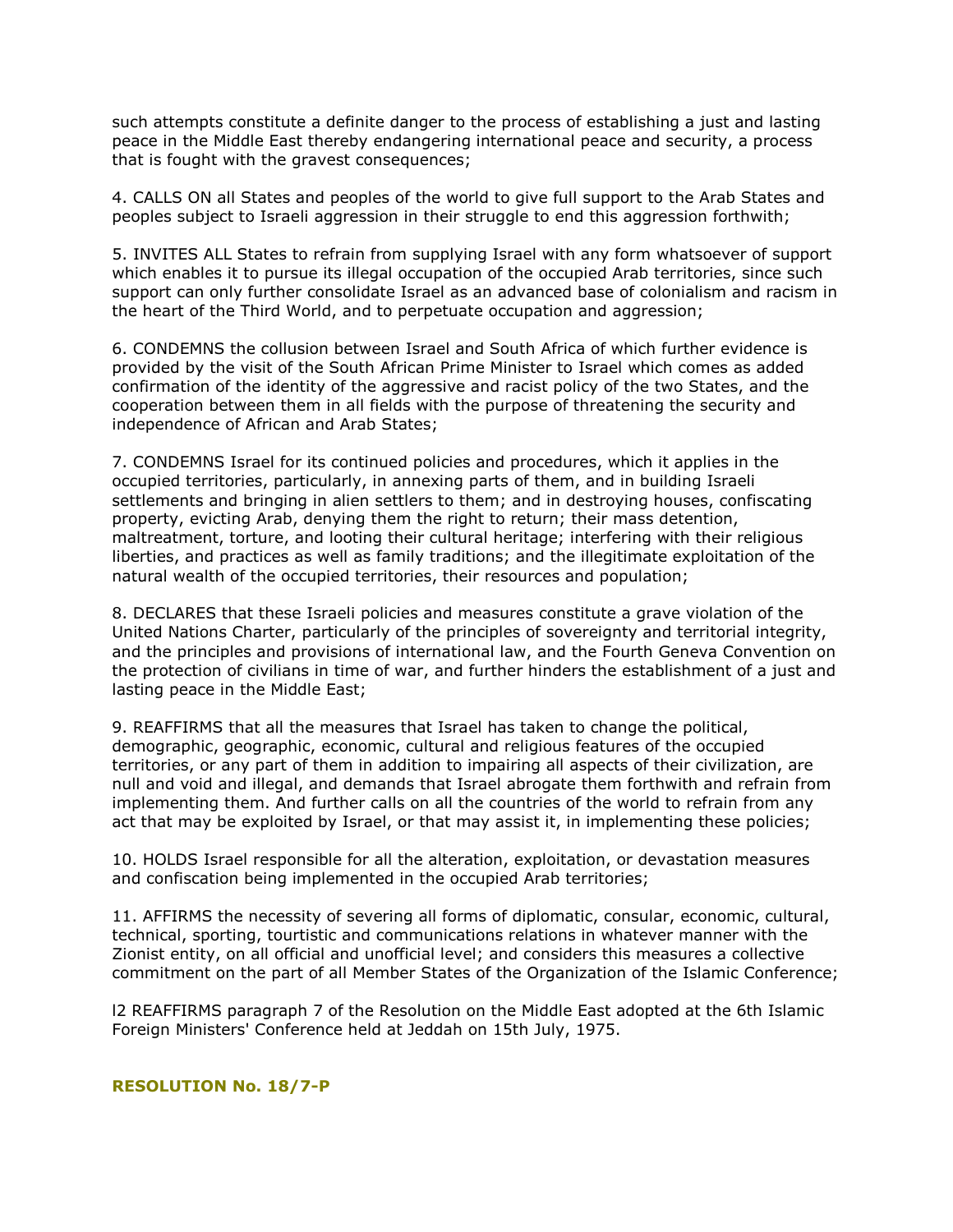# **THE QUESTION OF ERITREA**

The Seventh Islamic Conference of Foreign Ministers meeting in Istanbul, Republic of Turkey, from 13-16 Jumad Al Awal, 1396 H (12-15 May, 1976),

FOLLOWING UP its resolution bearing on the question of Eritrea adopted in the Sixth Session of the Conference;

REITERATING its interest in this cause and its awareness that it should be solved by legitimate means within the framework of Islamic African fraternity;

1. RECOMMENDS the African member states of the Conference to use their good offices, whether unilaterally or through the Organization of African Unity in a bid to realize a just and satisfactory solution of this cause;

2. CALLS ON the Secretary General of the Conference to pursue his contacts with the states and organs concerned and to submit a report thereafter to the Conference on the results of his good offices.

# **RESOLUTION No. 19/7-P**

# **THE CREATION OF A POST OF DIRECTOR GENERAL OF DEVELOPMENT AND ECONOMIC COOPERATION AT THE UNITED NATIONS**

The Seventh Islamic Conference of Foreign Ministers meeting in Istanbul, Republic of Turkey, from 13-16 Jumad Al Awal, 1396 H (12-15 May, 1976),

PROCEEDING from the principle of cooperation between Islamic member states of the United Nations;

CONSIDERING the necessity for the coordination of the efforts of developing countries to reach an equitable and just arrangement regarding their effective participation in the efforts being made by the United Nations in economic fields to improve the lot of developing nations;

## DECIDES:

a) to support the initiative of the developing countries to create the post of Director General of Development and Economic Cooperation within the General Secretariat of the United Nations;

b) to direct the Member States of the Organization of the Islamic Conference to coordinate their efforts in order to create this post which is vital to the developing countries.

## **ECONOMIC, CULTURAL AND SOCIAL RESOLUTIONS**

[RESOLUTION No. 1/7-ECS](http://ww1.oic-oci.org/english/conf/fm/All%20Download/Frm.07.htm#RESOLUTION%20No.%201/7-ECS)

THE ESTABLISHMENT OF A STATISTICAL, ECONOMIC AND SOCIAL RESEARCH CENTRE IN ANKARA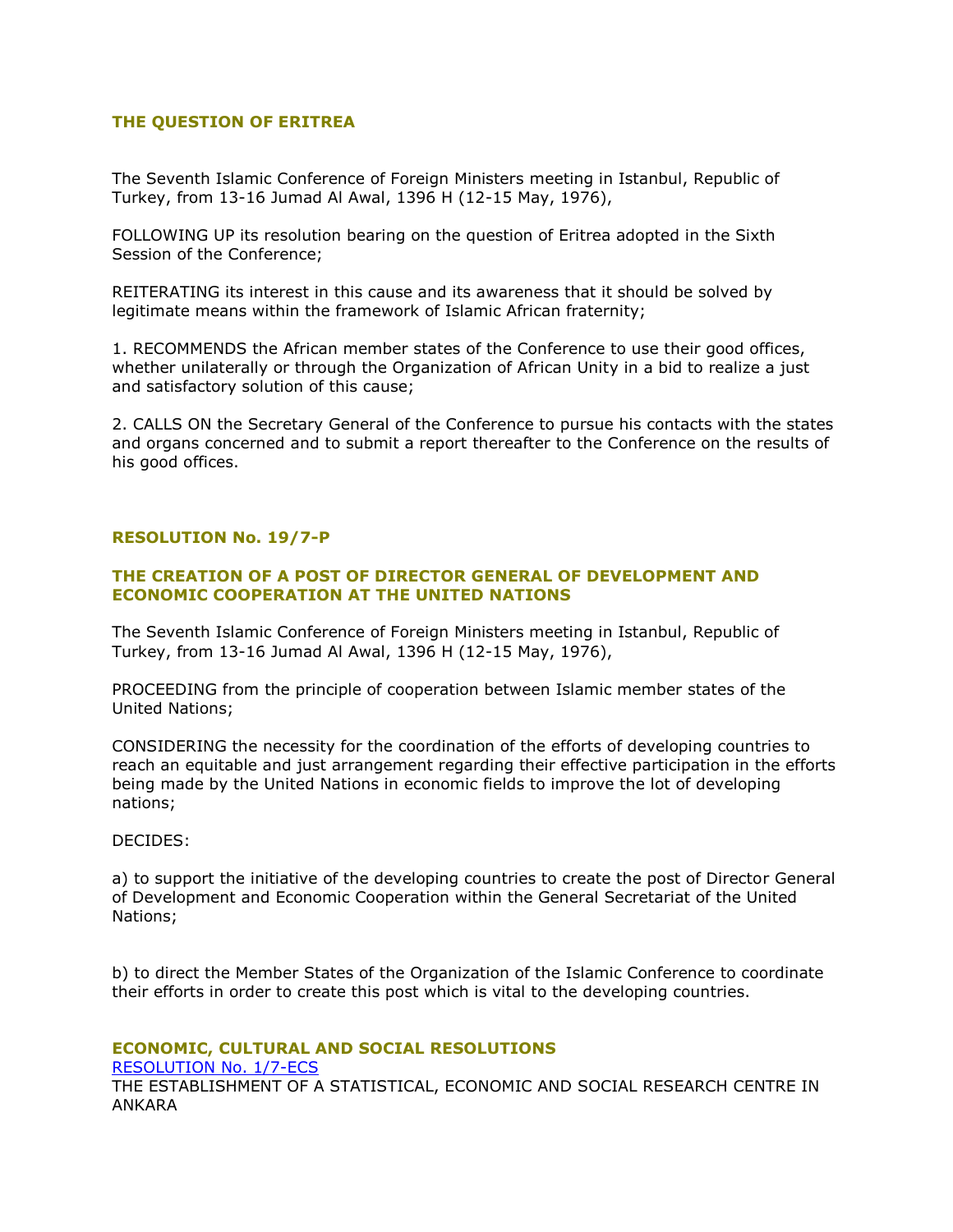[RESOLUTION No. 2/7-ECS](http://ww1.oic-oci.org/english/conf/fm/All%20Download/Frm.07.htm#RESOLUTION%20No.%202/7-ECS) A MEETING OF THE LEADERS OF THE CHAMBERS OF COMMERCE AND INDUSTRY OF THE MEMBER STATES IN ISTANBUL [RESOLUTION No. 3/7-ECS](http://ww1.oic-oci.org/english/conf/fm/All%20Download/Frm.07.htm#RESOLUTION%20No.%203/7-ECS) THE ESTABLISHMENT OF AN ISLAMIC HISTORICAL, ART AND CULTURAL RESEARCH CENTRE IN ISTANBUL [RESOLUTION No. 4/7-ECS](http://ww1.oic-oci.org/english/conf/fm/All%20Download/Frm.07.htm#RESOLUTION%20No.%204/7-ECS) THE ASSISTANCE TO BE PROVIDED BY THE CONFERENCE FOR THE ESTABLISHMENT OF AN ISLAMIC CENTRE IN THE REPUBLIC OF GUINEA BISSAU [RESOLUTION No. 5/7-ECS](http://ww1.oic-oci.org/english/conf/fm/All%20Download/Frm.07.htm#RESOLUTION%20No.%205/7-ECS) THE PROMOTION OF THE EXCHANGE OF LABOUR AND KNOW HOW AMONG ISLAMIC **STATES** [RESOLUTION No. 6/7-ECS](http://ww1.oic-oci.org/english/conf/fm/All%20Download/Frm.07.htm#RESOLUTION%20No.%207/7-ECS) REVIEW OF PROGRESS IN ECONOMIC COOPERATION AND MEASURES TO STRENGTHEN SUCH COOPERATION AMONG THE MEMBERS OF THE ISLAMIC CONFERENCE [RESOLUTION No. 7/7-ECS](http://ww1.oic-oci.org/english/conf/fm/All%20Download/Frm.07.htm#RESOLUTION%20No.%207/7-ECS) THE REPORT OF ECONOMIC REPRESENTATIVES AND EXPERTS REGARDING THE COMMITTEES MEETING IN ISTANBUL ON 12 JUMAD AL AWAL, 1396 H (11 MAY, 1976), [RESOLUTION No. 8/7-ECS](http://ww1.oic-oci.org/english/conf/fm/All%20Download/Frm.07.htm#RESOLUTION%208/7-P) THE REQUIREMENTS OF LANDLOCKED ISLAMIC COUNTRIES [RESOLUTION No. 9/7-ECS](http://ww1.oic-oci.org/english/conf/fm/All%20Download/Frm.07.htm#RESOLUTION%20No.%209/7-ECS) THE ECONOMIC, TECHNICAL AND TRADE COOPERATION AGREEMENT AMONG MEMBER STATES OF THE ISLAMIC CONFERENCE [RESOLUTION No. 10/7-ECS](http://ww1.oic-oci.org/english/conf/fm/All%20Download/Frm.07.htm#RESOLUTION%20No.%2010/7-ECS) THE EXPLOITATION BY ADVANCED NATIONS OF DEVELOPING STATES AND THE SECURING OF THE LATTER'S SOVEREIGNTY OVER THEIR NATURAL RESOURCES [RESOLUTION No. 11/7-ECS](http://ww1.oic-oci.org/english/conf/fm/All%20Download/Frm.07.htm#RESOLUTION%20No.%2011/7-ECS) THE INTERNATIONAL ISLAMIC NEWS AGENCY (IINA) [RESOLUTION No. 12/7-ECS](http://ww1.oic-oci.org/english/conf/fm/All%20Download/Frm.07.htm#RESOLUTION%20No.%2012/7-ECS) THE ISLAMIC STATES BROADCASTING ORGANIZATION (ISBO) [RESOLUTION No. 13/7-ECS](http://ww1.oic-oci.org/english/conf/fm/All%20Download/Frm.07.htm#RESOLUTION%20No.%2013/7-ECS) THE ISLAMIC SCIENCE FOUNDATION [RESOLUTION No. 14/7-ECS](http://ww1.oic-oci.org/english/conf/fm/All%20Download/Frm.07.htm#RESOLUTION%20No.%2014/7-ECS) ACTIVITIES AND PROGRAMS TO MARK THE ADVENT OF THE 15TH HIJRA CENTURY [RESOLUTION No. 15/7-ECS](http://ww1.oic-oci.org/english/conf/fm/All%20Download/Frm.07.htm#RESOLUTION%20No.%2015/7-ECS) THE ISSUE OF A PALESTINE STAMP [RESOLUTION No. 16/7-ECS](http://ww1.oic-oci.org/english/conf/fm/All%20Download/Frm.07.htm#RESOLUTION%20No.%2016/7-ECS) COORDINATION OF THE ACTIVITIES OF CULTURAL CENTRES, TRAINING INSTITUTES AND VARIOUS ISLAMIC ORGANIZATIONS AND SOCIETIES [RESOLUTION No. 17/7-ECS](http://ww1.oic-oci.org/english/conf/fm/All%20Download/Frm.07.htm#RESOLUTION%20No.%2017/7-ECS) THE CAPABILITY TO PERFORM PILGRIMAGE [RESOLUTION No. 18/7-ECS](http://ww1.oic-oci.org/english/conf/fm/All%20Download/Frm.07.htm#RESOLUTION%20No.%2018/7-ECS) THE ESTABLISHMENT OF INTERNATIONAL ARAB AND ISLAMIC SCHOOLS AND CONSOLIDATION OF THE WORLD FEDERATION OF ARABO-ISLAMIC SCHOOLS [RESOLUTION No. 19/7-ECS](http://ww1.oic-oci.org/english/conf/fm/All%20Download/Frm.07.htm#RESOLUTION%20No.%2019/7-ECS) THE ISLAMIC SOLIDARITY FUND [RESOLUTION No. 20/7-ECS](http://ww1.oic-oci.org/english/conf/fm/All%20Download/Frm.07.htm#RESOLUTION%20No.%2020/7-ECS) THE PROGRESS ACHIEVED IN PROMOTING ECONOMIC COOPERATION AMONG ISLAMIC COUNTRIES [RESOLUTION No. 21/7-ECS](http://ww1.oic-oci.org/english/conf/fm/All%20Download/Frm.07.htm#RESOLUTION%20No.%2021/7-ECS) THE PROMOTION OF RELIGIOUS ORIENTATION AND ARABIC LANGUAGE

**RESOLUTION No. 1/7-ECS**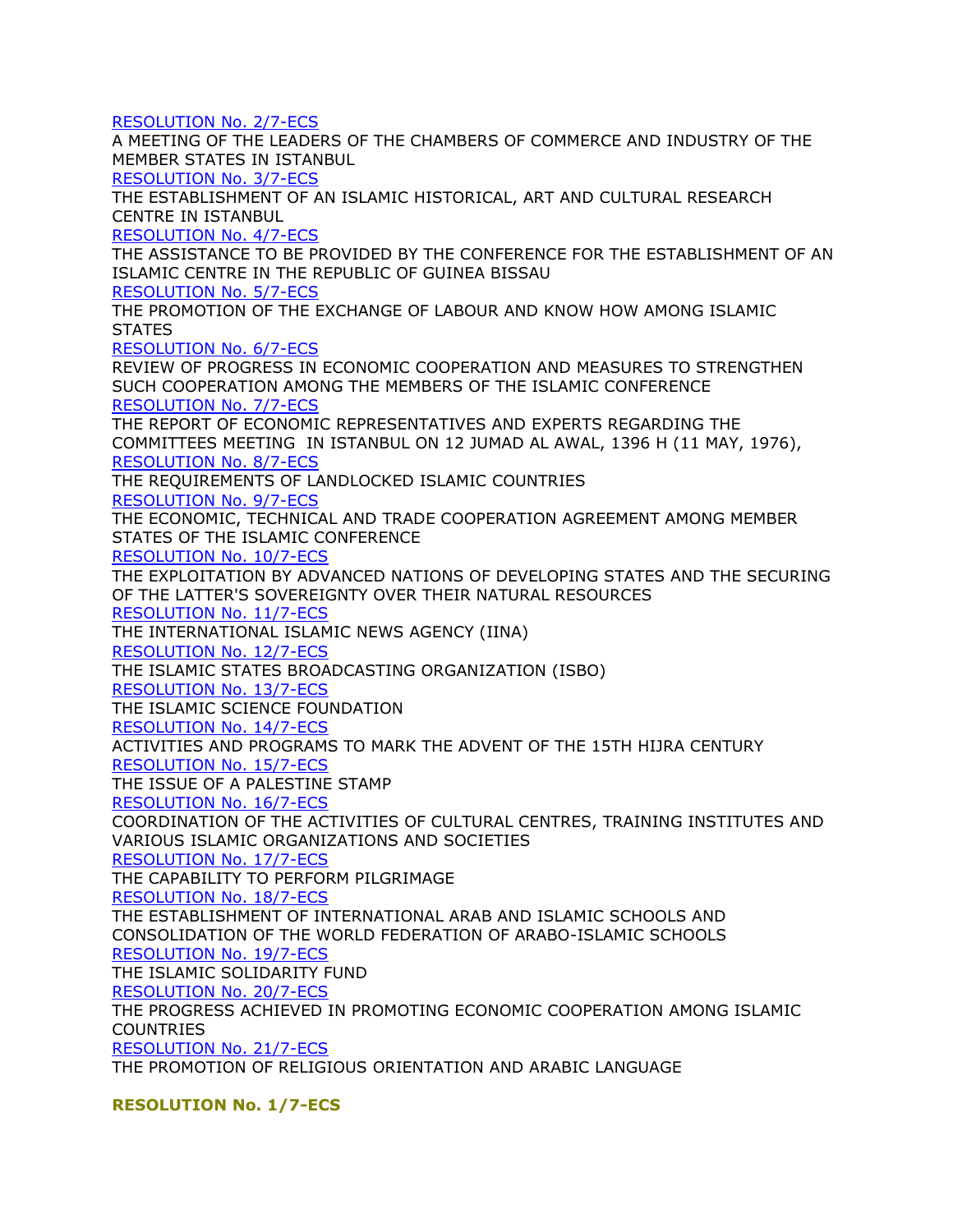# **THE ESTABLISHMENT OF A STATISTICAL, ECONOMIC AND SOCIAL RESEARCH CENTRE IN ANKARA**

The Seventh Islamic Conference of Foreign Ministers meeting in Istanbul, Republic of Turkey, from 13-16 Jumad Al Awal, 1396 H (12-15 May, 1976),

RECOGNIZING the need for further statistical, economic and social research in the Islamic countries;

CONSCIOUS of the benefits to be derived from the pooling of efforts and resources through the establishment of joint research centres;

AWARE of the fact that such joint-research centres can, in addition to their regular scientific activities, make important contributions to meet the requirements of member states in terms of training facilities:

1. WELCOMES the proposal of the Government of Turkey to establish a Statistical, Economic and Social Research Centre for the Islamic countries;

2. REQUESTS the Secretary General to undertake, in consultation with the interested Governments, the necessary measures with a view to the early establishment of the Research Centre;

3. FURTHER REQUESTS the Secretary General to report to the Eighth Islamic Conference of Foreign Ministers on the progress made in the establishment of the Centre.

# **RESOLUTION No. 2/7-ECS**

# **A MEETING OF THE LEADERS OF THE CHAMBERS OF COMMERCE AND INDUSTRY OF THE MEMBER STATES IN ISTANBUL**

The Seventh Islamic Conference of Foreign Ministers meeting in Istanbul, Republic of Turkey, from 13-16 Jumad Al Awal, 1396 H (12-15 May, 1976),

RECOGNIZING the need for further economic cooperation among Islamic States;

CONSCIOUS of the fact that to promote such cooperation, contacts among Chambers of Commerce of Islamic States should be encouraged:

1. DECIDES that a meeting of the Leaders of the Chambers of Commerce and Industry of the member states should be held in order to discuss questions of commercial and industrial cooperation among Islamic countries;

2. ACCEPTS with gratitude the invitation of the Turkish Union of Chambers of Commerce, Industry and Commodity Exchange, to convene such a meeting in Istanbul in 1977.

## **RESOLUTION No. 3/7-ECS**

**THE ESTABLISHMENT OF AN ISLAMIC HISTORICAL, ART AND CULTURAL RESEARCH**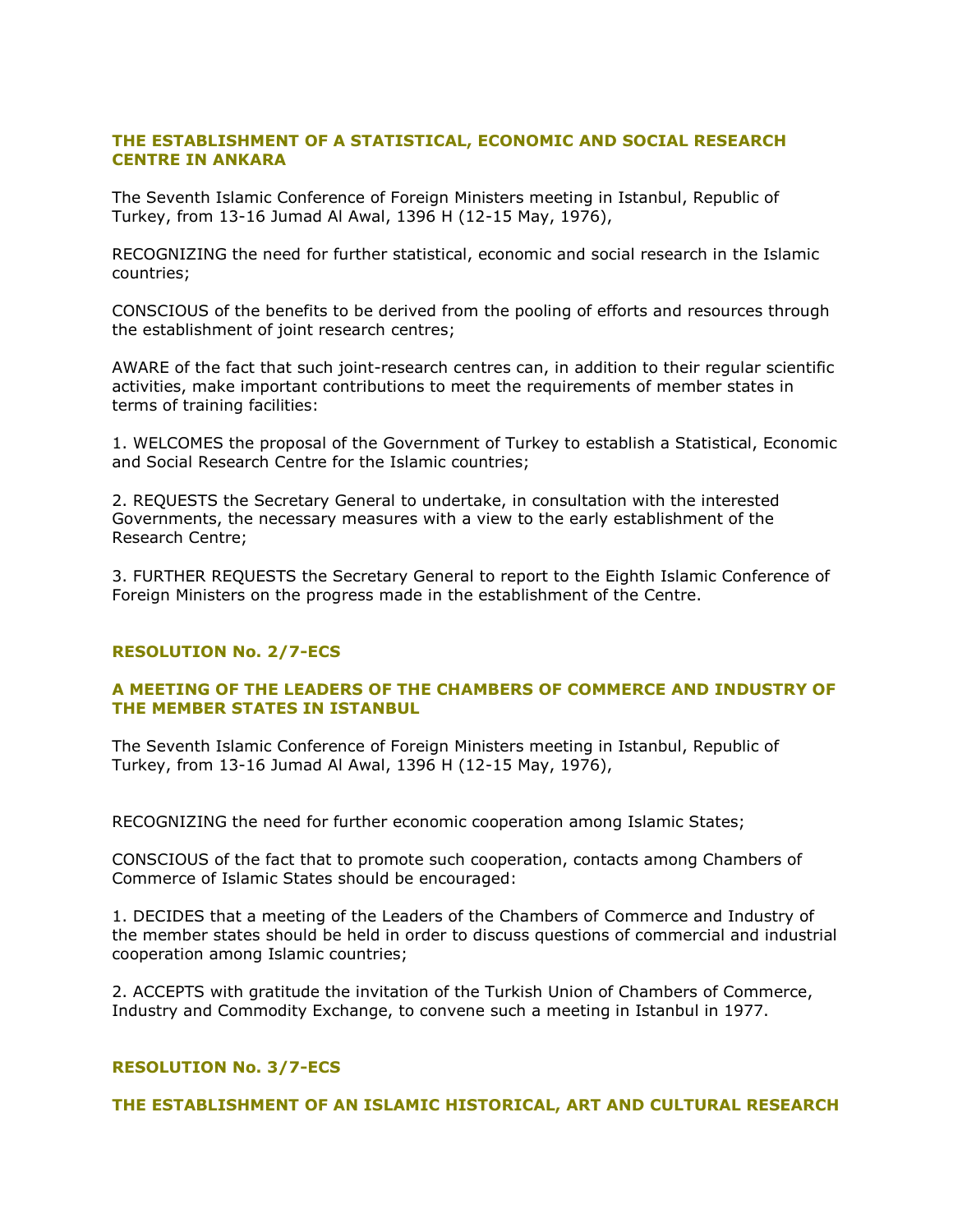## **CENTRE IN ISTANBUL**

The Seventh Islamic Conference of Foreign Ministers meeting in Istanbul, Republic of Turkey, from 13-16 Jumad Al Awal, 1396 H (12-15 May, 1976),

HAVING EXAMINED the proposal submitted by the Delegation of Turkey;

AWARE of the useful purpose of that proposal:

1. DECIDES to establish an Islamic Historical, Art and Cultural Research Centre in Istanbul;

2. REQUESTS the Delegation of Turkey to submit a detailed plan for the establishment of the research centre in question to the Permanent Council of the Islamic Solidarity Fund.

# **RESOLUTION No. 4/7-ECS**

# **THE ASSISTANCE TO BE PROVIDED BY THE CONFERENCE FOR THE ESTABLISHMENT OF AN ISLAMIC CENTRE IN THE REPUBLIC OF GUINEA BISSAU**

The Seventh Islamic Conference of Foreign Ministers meeting in Istanbul, Republic of Turkey, from 13-16 Jumad Al Awal, 1396 H (12-15 May, 1976),

CONSIDERING that 35% of the population of Guinea-Bissau are Muslims and that the rest are animists;

HAVING HEARD the statement delivered by the Minister of State for Foreign Affairs of Guinea Bissau on the need for assistance to the Muslim community to establish an Islamic Centre;

RECALLING Resolution IS/PC/R.8 of the Fifth Islamic Conference on assistance to Guinea Bissau;

CALLS UPON the Islamic Solidarity Fund to take the necessary measures for extending, as early as possible, financial aid to Guinea Bissau to enable it to establish an Islamic Centre;

APPEALS to Member States of the Islamic Conference to extend, directly or through the General Secretariat of the Islamic Conference, financial assistance to the Republic of Guinea Bissau to make it possible to establish an Islamic Centre.

## **RESOLUTION No. 5/7-ECS**

# **THE PROMOTION OF THE EXCHANGE OF LABOUR AND KNOW HOW AMONG ISLAMIC STATES**

The Seventh Islamic Conference of Foreign Ministers meeting in Istanbul, Republic of Turkey, from 13-16 Jumad Al Awal, 1396 H (12-15 May, 1976),

TAKING NOTE of the accelerated economic and social development of the Member States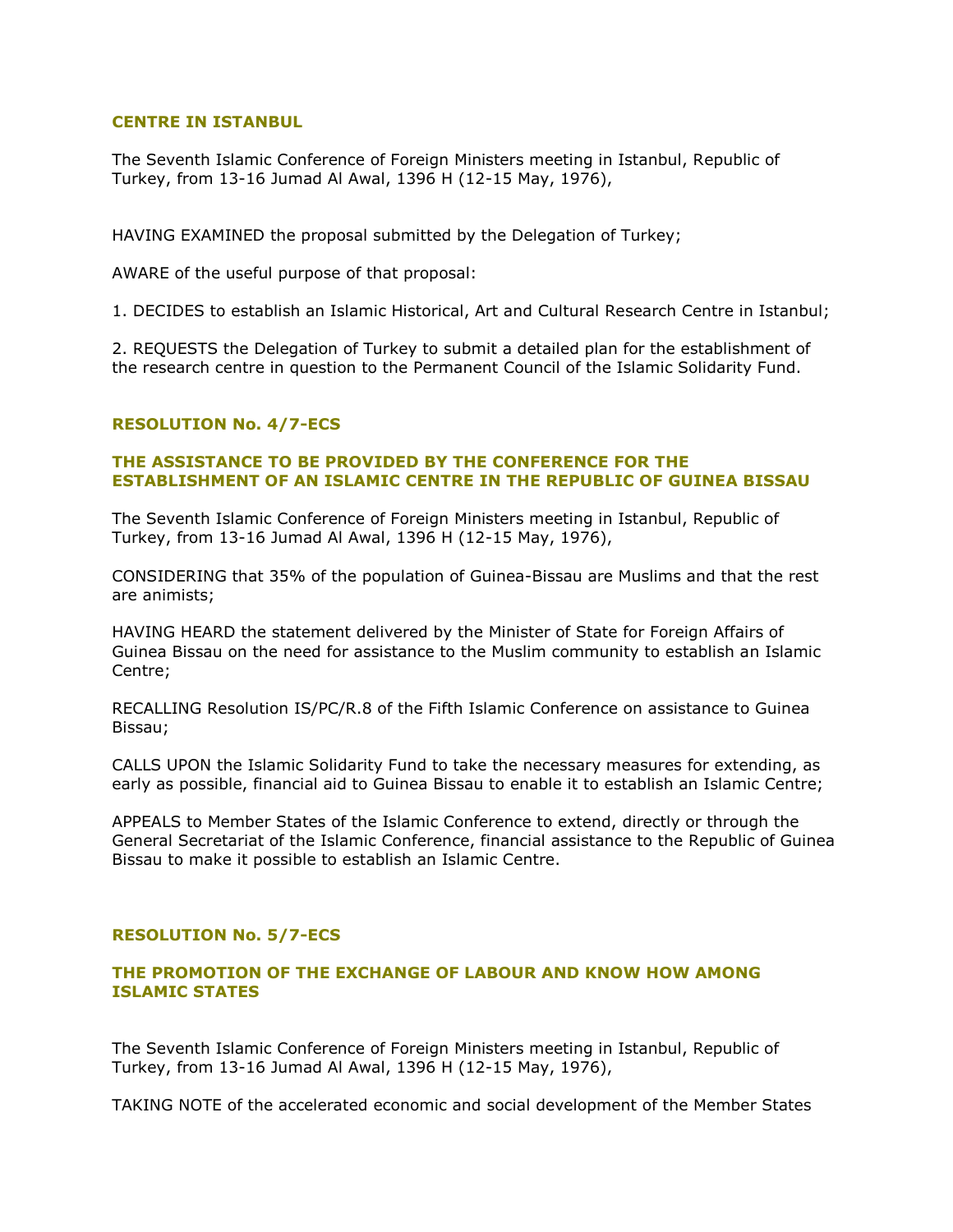and the ever increasing requirements for skilled labour and know how to sustain this development;

CONSCIOUS of the fact that these increasing requirements for skilled labour and know how can often be met only from foreign sources;

AWARE of the fact that a number of Islamic States have reservoirs of skilled labour and know how which could be placed at the disposal of those countries having to import such services;

CONVINCED that such exchanges among Islamic States can contribute greatly to their cooperation and solidarity:

I. CALLS ON all Member States to give priority to Islamic States whenever they require foreign labour or know how;

2. REQUESTS the Secretary General to play an active role to facilitate the exchange of labour and know how among Islamic States.

## **RESOLUTION No. 6/7-ECS**

## **REVIEW OF PROGRESS IN ECONOMIC COOPERATION AND MEASURES TO STRENGTHEN SUCH COOPERATION AMONG THE MEMBERS OF THE ISLAMIC CONFERENCE**

The Seventh Islamic Conference of Foreign Ministers meeting in Istanbul, Republic of Turkey, from 13-16 Jumad Al Awal, 1396 H (12-15 May, 1976),

REITERATING the conviction of Muslim countries of the need to broaden the areas of mutual cooperation in the economic field in order to lend concrete content to the concept of Islamic unity;

RECALLING the declaration of the Lahore Summit which inter alia established a Committee of Representatives and Experts to promote the above objectives;

ALSO RECALLING the economic resolutions of the Fifth and Sixth Islamic Conferences of Foreign Ministers which have committed the Islamic countries inter alia to promote mutual trade, investment, joint ventures in the industrial field and technical cooperation;

NOTING that further progress has not been made due to the non-availability of basic information and data about the economic and social conditions of the Islamic countries;

NOTING the studies presented by certain member states regarding the promotion of cooperation in the fields of trade, finance and technical cooperation in the Fifth, Sixth and Seventh Islamic Conferences of the Foreign Ministers;

CONSIDERING the need to lend greater impetus to the efforts to promote economic cooperation through political guidance and expert advice:

1. DECIDES to authorize the Secretary General to engage the services of a number of experts, if necessary, from existing international organizations, to collect basic information and data on the economic and social conditions of Islamic countries and to submit the study identifying the most feasible areas of cooperation within a period of six months;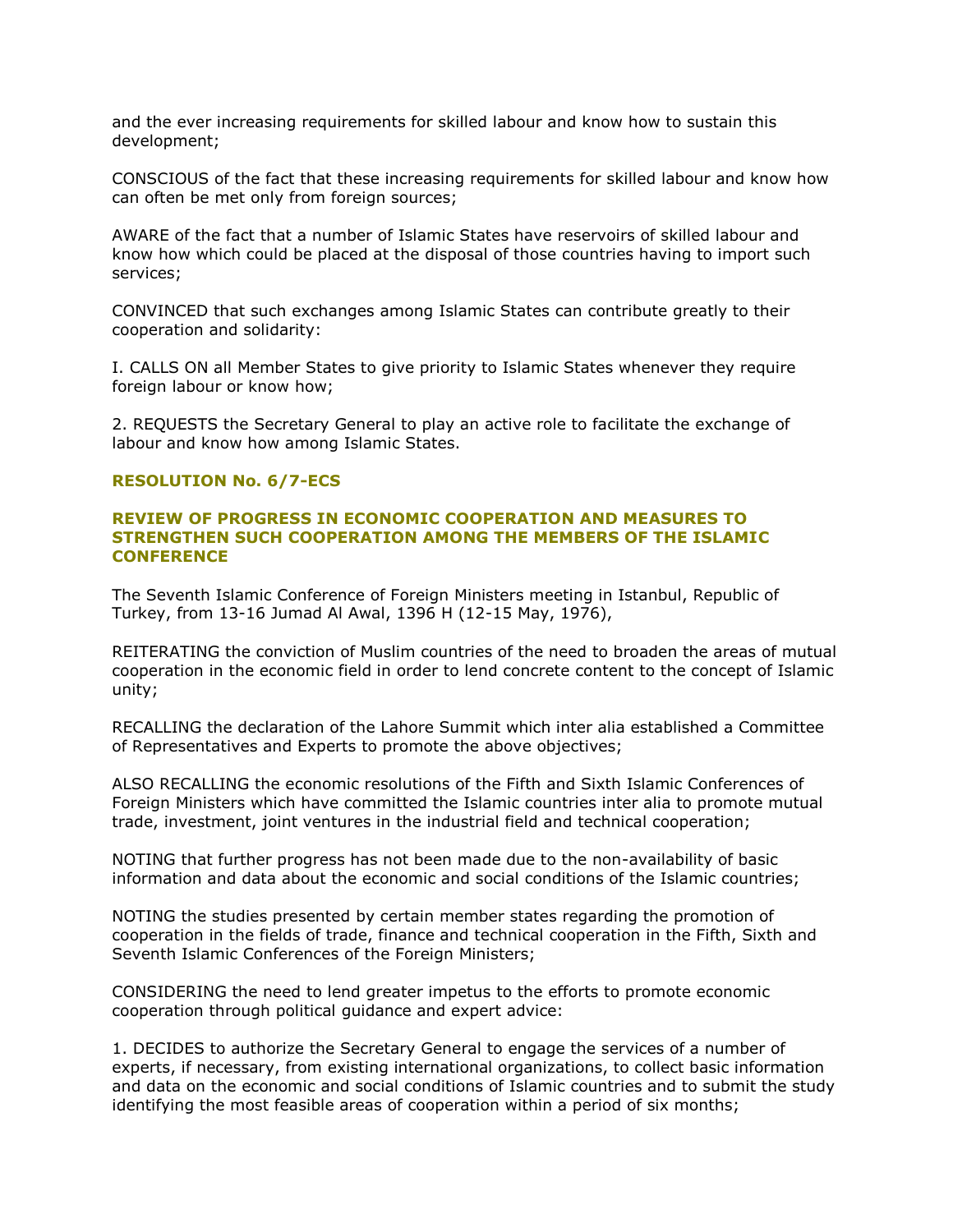2. DECIDES to expand the Committee of Representatives and Experts to a membership of 18 Islamic countries and to rename it as the "Islamic Commission of Economic, Cultural and Social Affairs";

3. AUTHORIZES the Commission to fulfill the mandate entrusted by the Lahore Summit to the Committee of Representatives and Experts and to exercise the role of supervision, coordination and review in the efforts to promote economic cooperation among the Islamic countries;

4. DECIDES that the Islamic Commission of Economic and Social Relations shall meet at least twice a year and present a comprehensive report and recommendations within the field of its responsibilities to the Islamic Conference of Foreign Ministers;

5. REQUESTS the Secretary General to provide the Islamic Commission of Economic, Cultural and Social Affairs with the necessary and institutional and administrative assistance required to fulfill its responsibilities.

#### **RESOLUTION No. 7/7-ECS**

## **THE REPORT OF ECONOMIC REPRESENTATIVES AND EXPERTS REGARDING THE COMMITTEES MEETING IN ISTANBUL ON 12 JUMAD AL AWAL, 1396 H (11 MAY, 1976),**

The Seventh Islamic Conference of Foreign Ministers meeting in Istanbul, Republic of Turkey, from 13-16 Jumad Al Awal, 1396 H (12-15 May, 1976),

TOOK COGNIZANCE of the report of the Economic Committee of Representatives and Experts in which it is mentioned that the Committee met on 11 May, 1976, in Istanbul, and of the verbal expose of the representative of the General Secretariat of the Islamic Conference Organization on the information that Member States had been requested to submit to the Secretariat in view of the fundamental and necessary character of such information in respect of the subject referred to the Committee by the Second Summit meeting of Lahore and by the Fifth and Sixth Islamic Conferences of Foreign Ministers;

IN VIEW of the fact that such information was received from only a limited number of Member States, the Committee found itself unable to state the view points and recommendations concerning the subject referred to it.

# THE CONFERENCE:

URGES once again the Member States to forward as early as possible the required information in order to enable the Committee to fulfill its appointed tasks;

DECIDES as well that the Committee should hold within three months its meeting in Jeddah at the request of the Secretary General of the Organization of the Islamic Conference.

## **RESOLUTION No. 8/7-ECS**

## **THE REQUIREMENTS OF LANDLOCKED ISLAMIC COUNTRIES**

The Seventh Islamic Conference of Foreign Ministers meeting in Istanbul, Republic of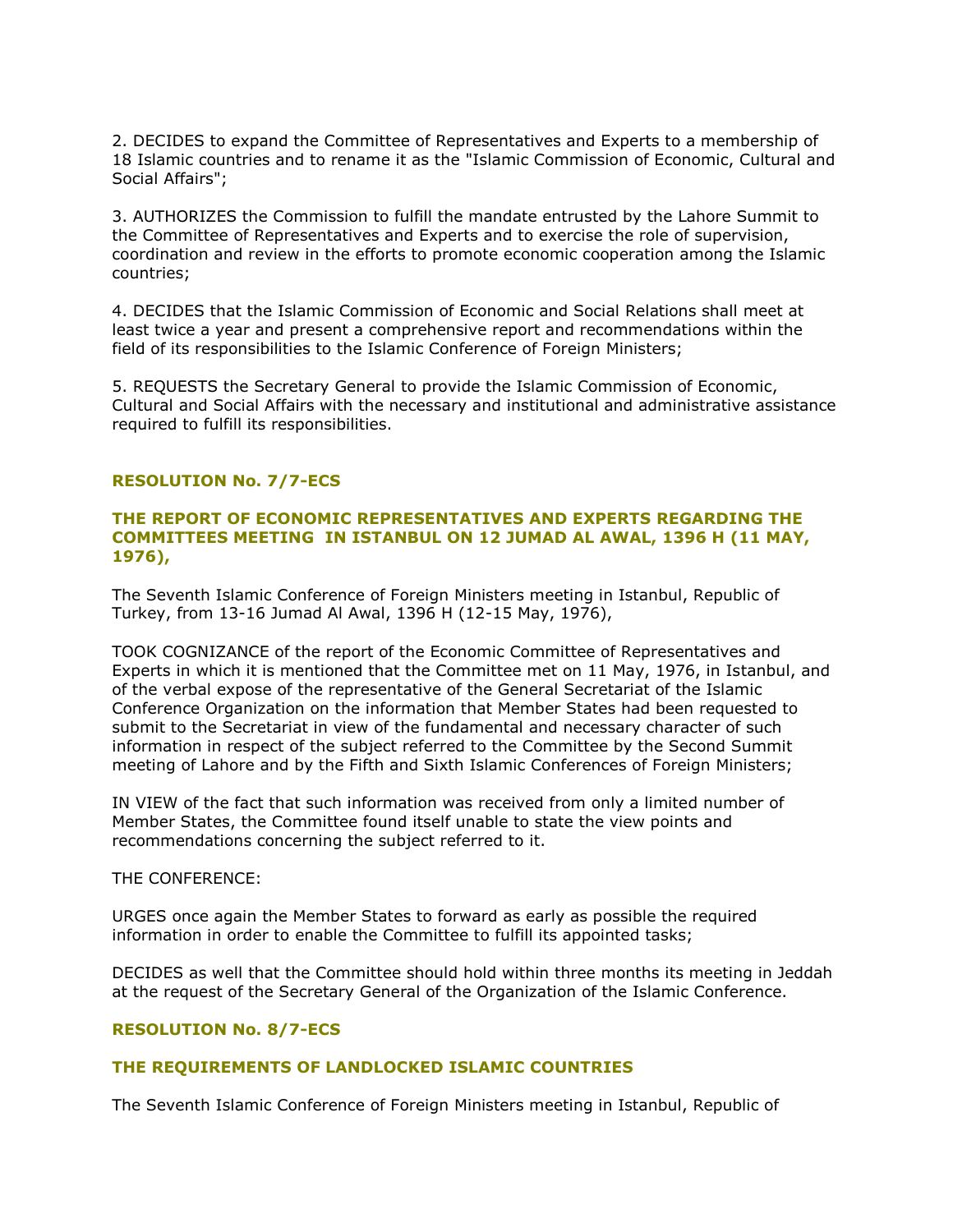Turkey, from 13-16 Jumad Al Awal, 1396 H (12-15 May, 1976),

ENTRUSTS the General Secretariat to collect all data and information mentioned in Resolution 18 which is part of the Economic resolutions adopted at the Sixth Islamic Conference of Foreign Ministers and to report back to the next Conference.

## **RESOLUTION No. 9/7-ECS**

# **THE ECONOMIC, TECHNICAL AND TRADE COOPERATION AGREEMENT AMONG MEMBER STATES OF THE ISLAMIC CONFERENCE**

The Seventh Islamic Conference of Foreign Ministers meeting in Istanbul, Republic of Turkey, from 13-16 Jumad Al Awal, 1396 H (12-15 May, 1976),

AWARE of the importance of economic, technical and trade cooperation among Member States of the Islamic Conference,

APPROVES the draft convention prepared for this purpose, assigns the General Secretariat to circulate its amended text to Member States and to submit remarks in this respect to the Islamic Committee for Economic, Cultural and Social Affairs, to introduce amendments it deems necessary, in the light of comments received from Member States. The General Secretariat will subsequently, present the final draft to Member States for ratification.

## **RESOLUTION No. 10/7-ECS**

## **THE EXPLOITATION BY ADVANCED NATIONS OF DEVELOPING STATES AND THE SECURING OF THE LATTER'S SOVEREIGNTY OVER THEIR NATURAL RESOURCES**

The Seventh Islamic Conference of Foreign Ministers meeting in Istanbul, Republic of Turkey, from 13-16 Jumad Al Awal, 1396 H (12-15 May, 1976),

HAVING EXAMINED the paper submitted on the exploitation by advanced nations of developing States and the guarantee of the latter's sovereignty over their natural resources;

DECIDES to refer the above-mentioned study to the Member States for examination and comments and to be submitted to the Economic Committee and the Committee for Cultural and Islamic Affairs, as early as possible and within a period of six months.

## **RESOLUTION No. 11/7-ECS**

## **THE INTERNATIONAL ISLAMIC NEWS AGENCY (IINA)**

The Seventh Islamic Conference of Foreign Ministers meeting in Istanbul, Republic of Turkey, from 13-16 Jumad Al Awal, 1396 H (12-15 May, 1976),

HAVING EXAMINED the report of the Director General of the International Islamic News Agency for the period 1975-1976, and the steps taken so far to set up the telecommunications network of the Agency requiring basic costs of nearly 14 million dollars;

REAFFIRMING its considerable interest in the Agency's project as one of the basic projects embraced by the Conference since the 1970 Karachi Conference;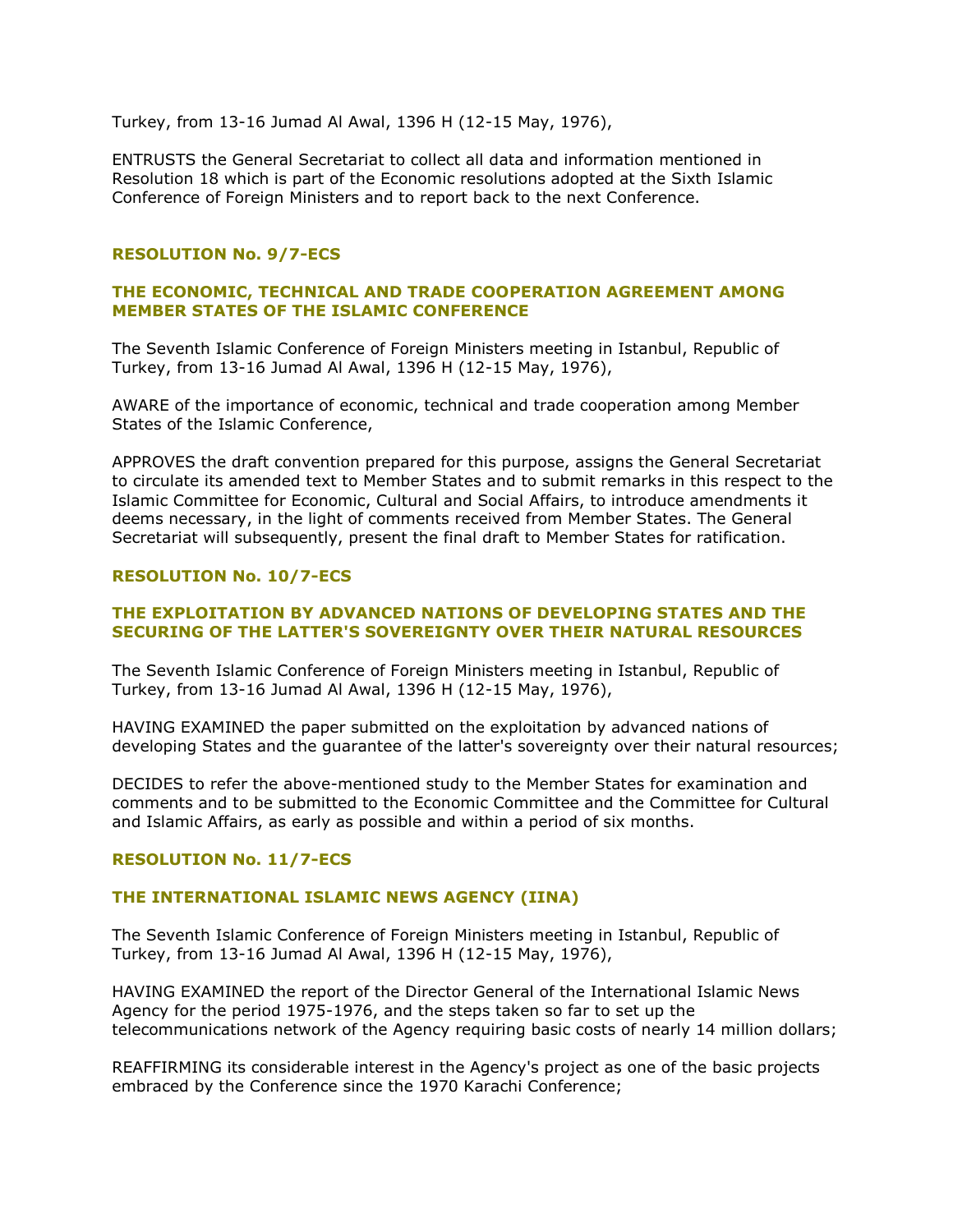## DECIDES:

1. TO INVITE the General Assembly of the Agency to meet within three months to study the afore-mentioned report as regards all the technical and financial matters indispensable to the establishment of the Agency on a sound professional and economic basis;

2. TO ENTRUST the Secretary General, jointly, with the task of preparing a comprehensive study on the situation and requirements of the Agency;

3. TO INFORM the member states of the Conference of the results of this detailed study immediately after their completion, and sufficiently ahead of the Eighth Islamic Conference in order to enable them to define their stands in that respect;

4. TO INVITE member states to provide further contributions for the. Agency, and also urges them to pay their annual contributions regularly.

# **RESOLUTION No. 12/7-ECS**

## **THE ISLAMIC STATES BROADCASTING ORGANIZATION (ISBO)**

The Seventh Islamic Conference of Foreign Ministers meeting in Istanbul, Republic of Turkey, from 13-16 Jumad Al Awal, 1396 H (12-15 May, 1976),

HAVING EXAMINED the budget of the Islamic States Broadcasting Organization submitted by the Executive Council and approved by the General Assembly of the Organization in its session convened in Istanbul on 11-12 Jumad Al-Awal, 1396 H (10-11 May, 1976), and the report on the results of the visit of the members of the Executive Council of the Organization to the Member States to explore the conditions, situation and requirements of these states;

URGES upon the Member States the necessity of commitment to the payment of their contribution to the Organization budget according to their quotas prescribed by the General Secretariat of the Islamic Conference.

## **RESOLUTION No. 13/7-ECS**

# **THE ISLAMIC SCIENCE FOUNDATION**

The Seventh Islamic Conference of Foreign Ministers meeting in Istanbul, Republic of Turkey, from 13-16 Jumad Al Awal, 1396 H (12-15 May, 1976),

HAVING EXAMINED the paper submitted by the General Secretariat of the Islamic Conference Organization calling for the assistance of experts in implementation of the resolution adopted by the Sixth Islamic Conference of Foreign Ministers in that respect;

DECIDES to entrust the General Secretariat of the Islamic Conference Organization with the task of referring the above-mentioned matter to the Member States for comments and to submit to the next Conference a report in that respect.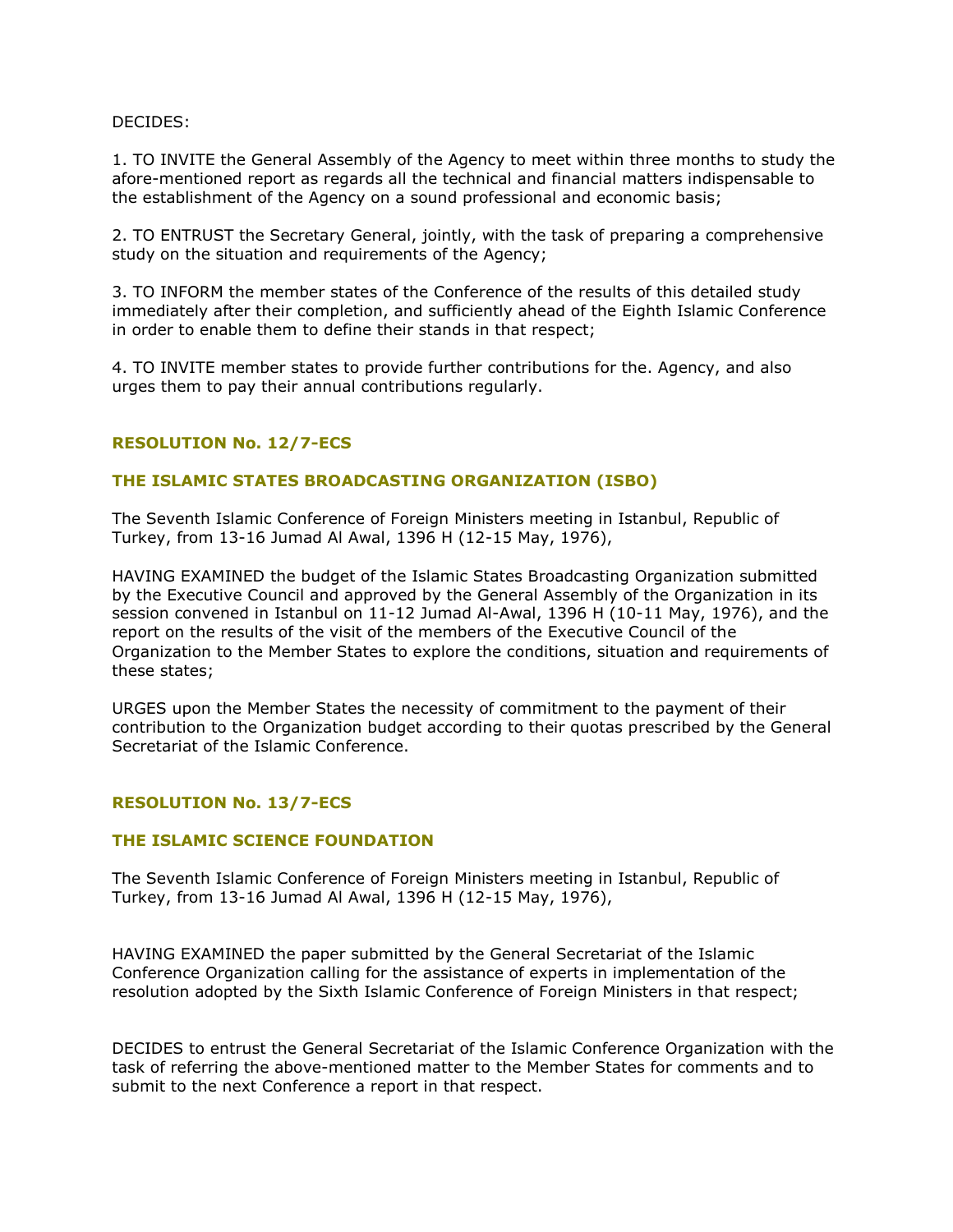# **RESOLUTION No. 14/7-ECS**

# **ACTIVITIES AND PROGRAMS TO MARK THE ADVENT OF THE 15TH HIJRA CENTURY**

The Seventh Islamic Conference of Foreign Ministers meeting in Istanbul, Republic of Turkey, from 13-16 Jumad Al Awal, 1396 H (12-15 May, 1976),

HAVING EXAMINED the memorandum of the General Secretariat concerning the formation of a preparatory committee to lay down the detailed plan and the necessary budget to mark the advent of the Fifteenth Century, and undertaking the necessary contacts with all the States and quarters concerned in that respect;

#### RESOLVES:

1. THE FORMATION of a Committee from the following States to prepare the required budget and measures to celebrate the commencement of the Fifteenth Hejira Century within four years;

Saudi Arabia, Iraq, Syria, Turkey, Morocco, Iran, Pakistan, Egypt, the United Arab Emirates, Sudan, Mali and Malaysia.

2. ENTRUSTING the General Secretariat to prepare a draft budget and the necessary measures connected with activities and programs, and present them to the said Committee to start its work.

## **RESOLUTION No. 15/7-ECS**

## **THE ISSUE OF A PALESTINE STAMP**

The Seventh Islamic Conference of Foreign Ministers meeting in Istanbul, Republic of Turkey, from 13-16 Jumad Al Awal, 1396 H (12-15 May, 1976),

HAVING EXAMINED the question of issuing a special stamp by Member States bearing the name of "PALESTINE STAMP" for the families of fighters and martyrs of the Palestine Cause;

TAKING INTO CONSIDERATION the struggle of the Palestine people for their just cause;

RECOMMENDS that Member States issue a special stamp bearing the name of "PALESTINE STAMP" in the interest of the families of the Palestine Cause after consultations between the PLO and the Islamic Conference Organization designed to fix the occasion of its issue and to study the relevant technical details.

## **RESOLUTION No. 16/7-ECS**

# **COORDINATION OF THE ACTIVITIES OF CULTURAL CENTRES, TRAINING INSTITUTES AND VARIOUS ISLAMIC ORGANIZATIONS AND SOCIETIES**

The Seventh Islamic Conference of Foreign Ministers meeting in Istanbul, Republic of Turkey, from 13-16 Jumad Al Awal, 1396 H (12-15 May, 1976),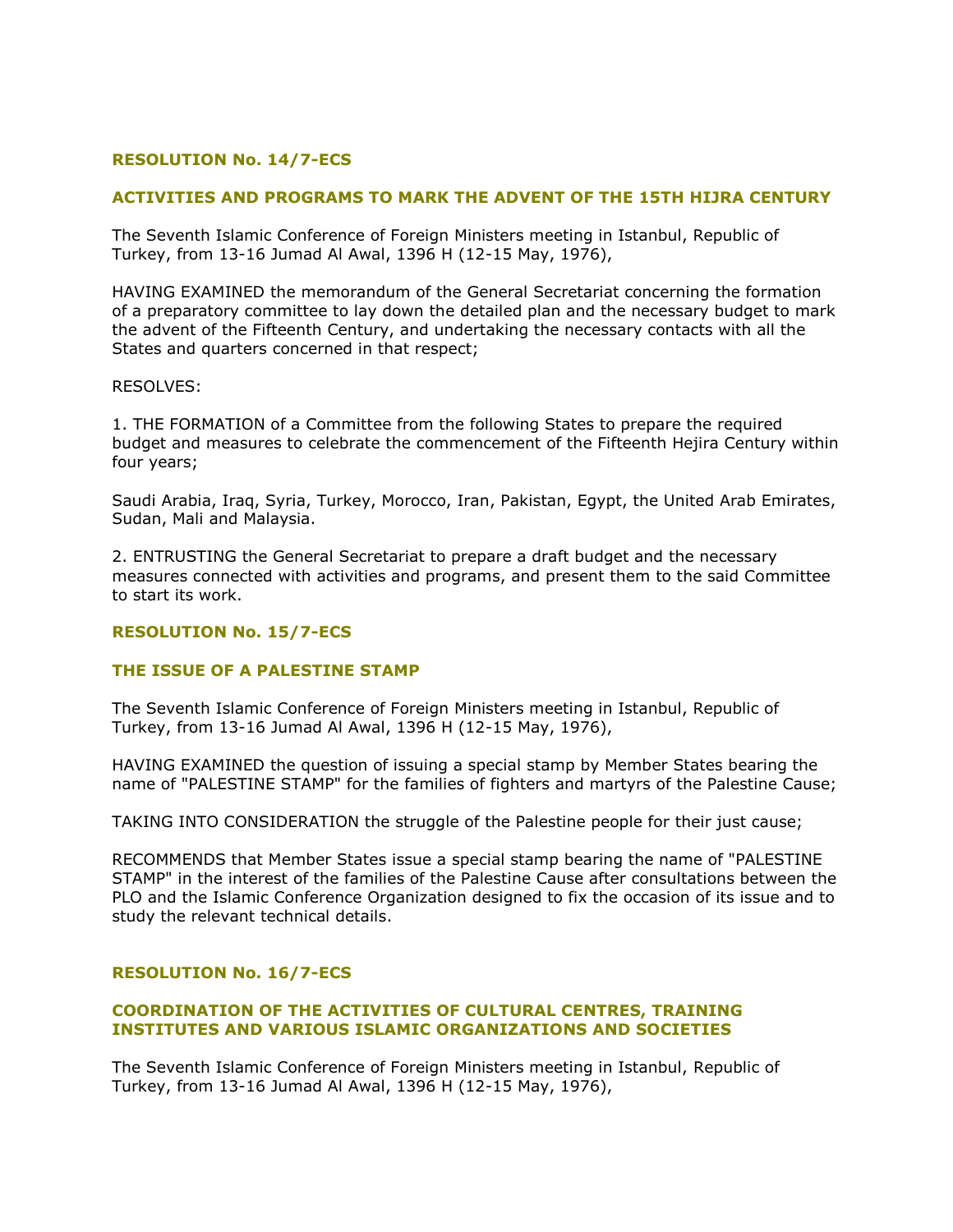HAVING RECEIVED the papers presented by the General Secretariat of the Organization of the Islamic Conference on the coordination of the activities of Cultural Centres, Training Institutes and various Islamic Organizations and societies, and on coordination of actions, of States and the Organization of the Islamic Conference concerning efforts to spread Islamic Faith;

RECOMMENDS the postponement of consideration of the two abovementioned subjects to the next session, while the General Secretariat should prepare further studies for submission to the next session.

# **RESOLUTION No. 17/7-ECS**

# **THE CAPABILITY TO PERFORM PILGRIMAGE**

The Seventh Islamic Conference of Foreign Ministers meeting in Istanbul, Republic of Turkey, from 13-16 Jumad Al Awal, 1396 H (12-15 May, 1976),

HAVING EXAMINED the paper on capability to perform Pilgrimage;

RECOMMENDS that the Government of the Kingdom of Saudi Arabia prepare a study on that subject and submit it to the Member States through the General Secretariat of the Islamic Conference Organization with a view to receiving their observations and to prepare a study in the light of these observations to be submitted to the next Conference.

# **RESOLUTION No. 18/7-ECS**

# **THE ESTABLISHMENT OF INTERNATIONAL ARAB AND ISLAMIC SCHOOLS AND CONSOLIDATION OF THE WORLD FEDERATION OF ARABO-ISLAMIC SCHOOLS**

The Seventh Islamic Conference of Foreign Ministers meeting in Istanbul, Republic of Turkey, from 13-16 Jumad Al Awal 1396 H (12-15 May, 1976),

HAVING BEEN INFORMED of the establishment of the World Federation of Arab-Islamic Schools sponsored and encouraged by the Kingdom of Saudi Arabia;

IN PURSUANCE of its appointed policy since its Sixth Session in Jeddah to encourage the diffusion of the Arabic language and Islamic studies throughout the Islamic World and among the Muslim communities in the world;

RECOMMENDS that this Federation be granted all facilities, expertise and literary and educational support that should enable it to achieve its objectives and extend its activities to the widest possible extent within and outside the Islamic world.

# **RESOLUTION No. 19/7-ECS**

# **THE ISLAMIC SOLIDARITY FUND**

The Seventh Islamic Conference of Foreign Ministers meeting in Istanbul, Republic of Turkey, from 13-16 Jumad Al Awal, 1396 H (12-15 May, 1976),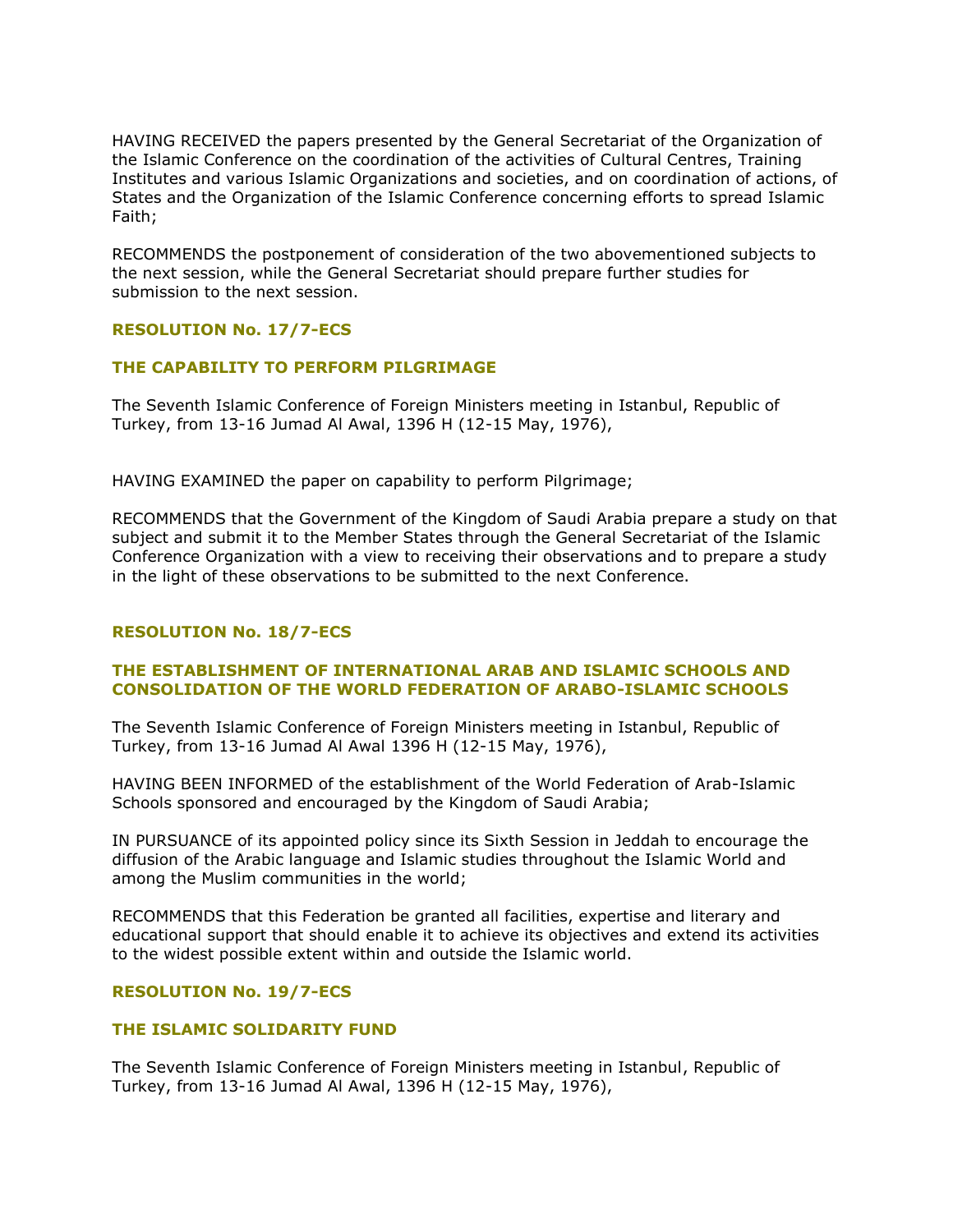HAVING EXAMINED the report of the Permanent Council of the Islamic Solidarity Fund for the period that followed its creation until the current Seventh Session of the Islamic Conference;

1. EXPRESSES full satisfaction at the activities carried out by the Permanent Council throughout the above-mentioned period and its channelling of the assistance decided upon to the relevant organizations and projects in accordance with the regulation and priorities set by the Conference;

2. CONFIRMS the importance of the whole objectives for which the Islamic Solidarity Fund is striving and viewing it as a true expression of the common Islamic will of the member states of the Conference and its determination to ensure full solidarity between them, and hence renews its invitation to all the member states to consolidate it at financial, material and human levels, according to their individual capacity;

3. CALLS on member states to help start a subscription for popular donations to the Islamic Solidarity Fund and reminds them of what has been previously decided as regards the selection of one day every year to be known as the Muslim Solidarity Day in which donations would be received for that purpose, and entrusts the General Secretariat and the Fund's Permanent Council to carry out the necessary contacts towards that end;

4. REFERS the projects submitted by the member states for the year 1976 to the Fund's Permanent Council and gives it a mandate to finance them according to established regulations; the mandate includes the follow-up of on-going projects and which require completion, within the actual limits of the Fund;

5. WELCOMES any suggestions that may be brought forward from some States to the effect that their budgets allocated for Islamic activities similar to those of the Fund, or part thereof, could be merged with the latter;

6. REFFERS to Recommendation 7, which appears in the Report of the Permanent Council concerning the opening of a general subscription for an endowment to the Fund with an adequate capital (100,000,000 dollars) to ensure a steady income for the Fund, to all member states for examination, and later on to the next Conference for re-examination;

7. REQUESTS that the States voluntarily subscribing to the Fund would set a minimum sum to which they would be committed annually. This sum could be increased by member states whose noble sentiments would induce them to do so as an assistance to the Fund's Permanent Council to draw up its budget in due time;

8. CALLS UPON the member states to coordinate the Fund's activities and similar activities of member states with individual or bilateral, or other initiatives, and the necessity for the General Secretariat to organize with the member states concerned an exchange of information and plans that would ensure such coordination;

9. REQUESTS Member States of the Islamic Conference with projects to be financed by the Fund, to submit their requests to the Fund's Permanent Council, together with all necessary studies, as stipulated by the Fund's Statutes;

10. APPROVES the conclusion of the activities of the Permanent Council of the Fund elected in 1974 and expresses to it and its Chairman its sincere thanks for their fruitful efforts and also approves the following nominations for membership of the new Permanent Council for a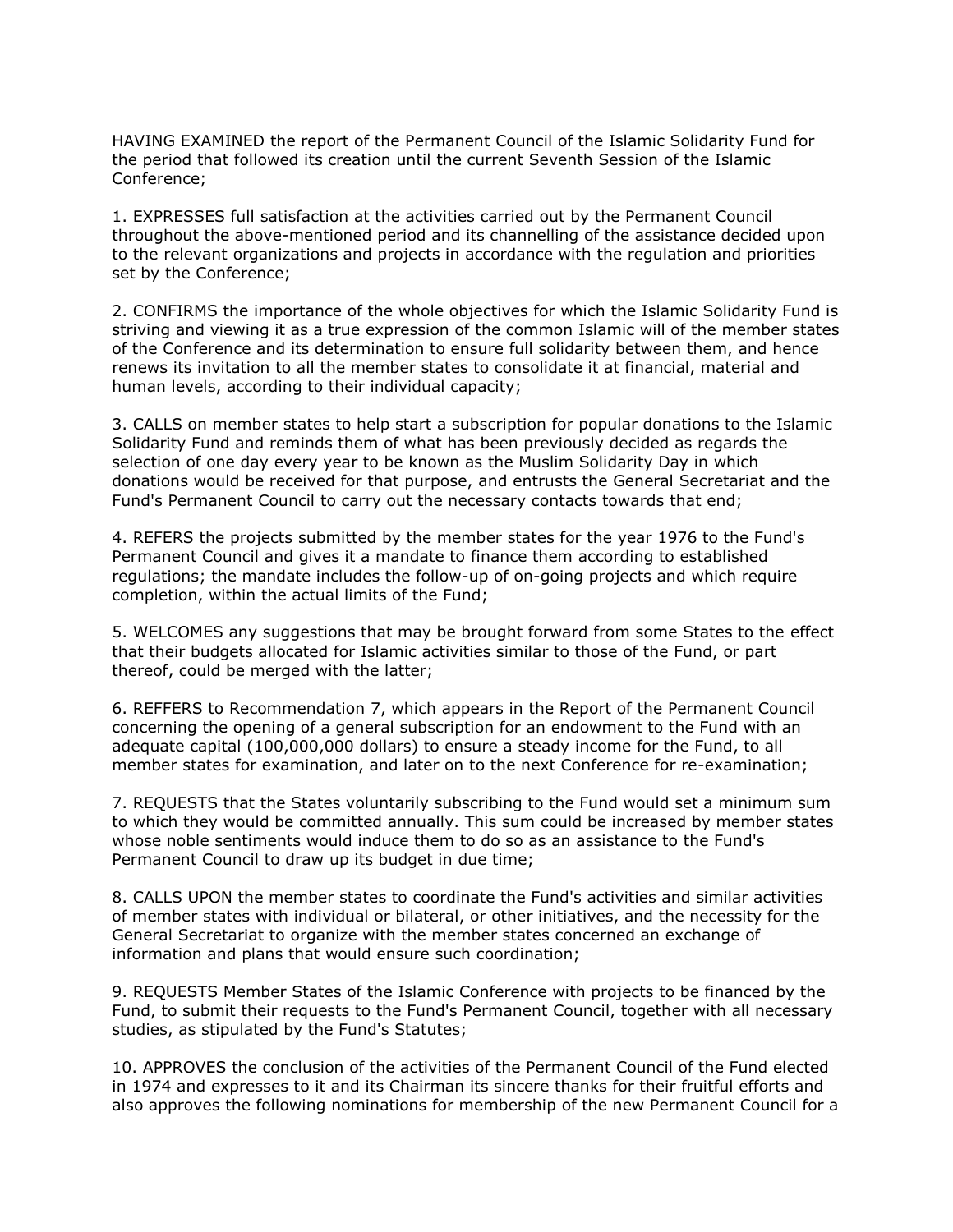period of two (2) years, as follows: United Arab Emirates, Republic of Afghanistan, Republic of Bangladesh, Republic of Gambia, Republic of Indonesia, Republic of Iraq, State of Kuwait, Libyan Arab Republic, Kingdom of Saudi Arabia, Republic of Niger, State of Qatar, Kingdom of Morocco, and Republic of Upper Volta.

# **RESOLUTION No. 20/7-ECS**

# **THE PROGRESS ACHIEVED IN PROMOTING ECONOMIC COOPERATION AMONG ISLAMIC COUNTRIES**

The Seventh Islamic Conference of Foreign Ministers meeting in Istanbul, Republic of Turkey, from 13-16 Jumad Al Awal, 1396 H (12-15 May, 1976),

HAVING REVIEWED the progress achieved in promoting economic cooperation among Islamic States;

DECIDES to entrust the General Secretariat with the task of communicating to Member States the paper prepared in this respect by Pakistan, and to submit any observations received to the Islamic Committee for Economic, Cultural and Social Affairs.

# **RESOLUTION No. 21/7-ECS**

# **THE PROMOTION OF RELIGIOUS ORIENTATION AND ARABIC LANGUAGE**

The Seventh Islamic Conference of Foreign Ministers meeting in Istanbul, Republic of Turkey, from 13-16 Jumad Al Awal, 1396 H (12-15 May, 1976),

DESIROUS of inculating in the new generations in the Islamic World the true faith and ethics, and of maintaining close links with the language of the Koran.

RECOMMENDS that Member States attach special importance to religious orientation in their educational institutions and include the Arabic language in the Curricula of public education schools.

## **ADMINISTRATIVE AND FINANCIAL RESOLUTIONS**

[RESOLUTION No. 1/7-AF](http://ww1.oic-oci.org/english/conf/fm/All%20Download/Frm.07.htm#RESOLUTION%20No.%201/7-AF) THE IMMUNITIES AND PRIVILEGES OF THE ORGANIZATION OF THE ISLAMIC CONFERENCE [RESOLUTION No. 2/7-AF](http://ww1.oic-oci.org/english/conf/fm/All%20Download/Frm.07.htm#RESOLUTION%20No.%202/7-AF) THE STATEMENT OF ACCOUNT OF THE GENERAL SECRETARIAT AS AT 31st DECEMBER, 1975 [RESOLUTION No. 3/7-AF](http://ww1.oic-oci.org/english/conf/fm/All%20Download/Frm.07.htm#RESOLUTION%20No.%203/7-AF) THE BUDGET FOR 1976 OF THE GENERAL SECRETARIAT OF THE ORGANIZATION OF THE ISLAMIC CONFERENCE [RESOLUTION No. 4/7-AF](http://ww1.oic-oci.org/english/conf/fm/All%20Download/Frm.07.htm#RESOLUTION%20No.%204/7-AF) THE REGULATIONS FOR THE PERSONNEL OF THE ORGANIZATION OF ISLAMIC **CONFERENCE** 

## **RESOLUTION No. 1/7-AF**

# **THE IMMUNITIES AND PRIVILEGES OF THE ORGANIZATION OF THE ISLAMIC CONFERENCE**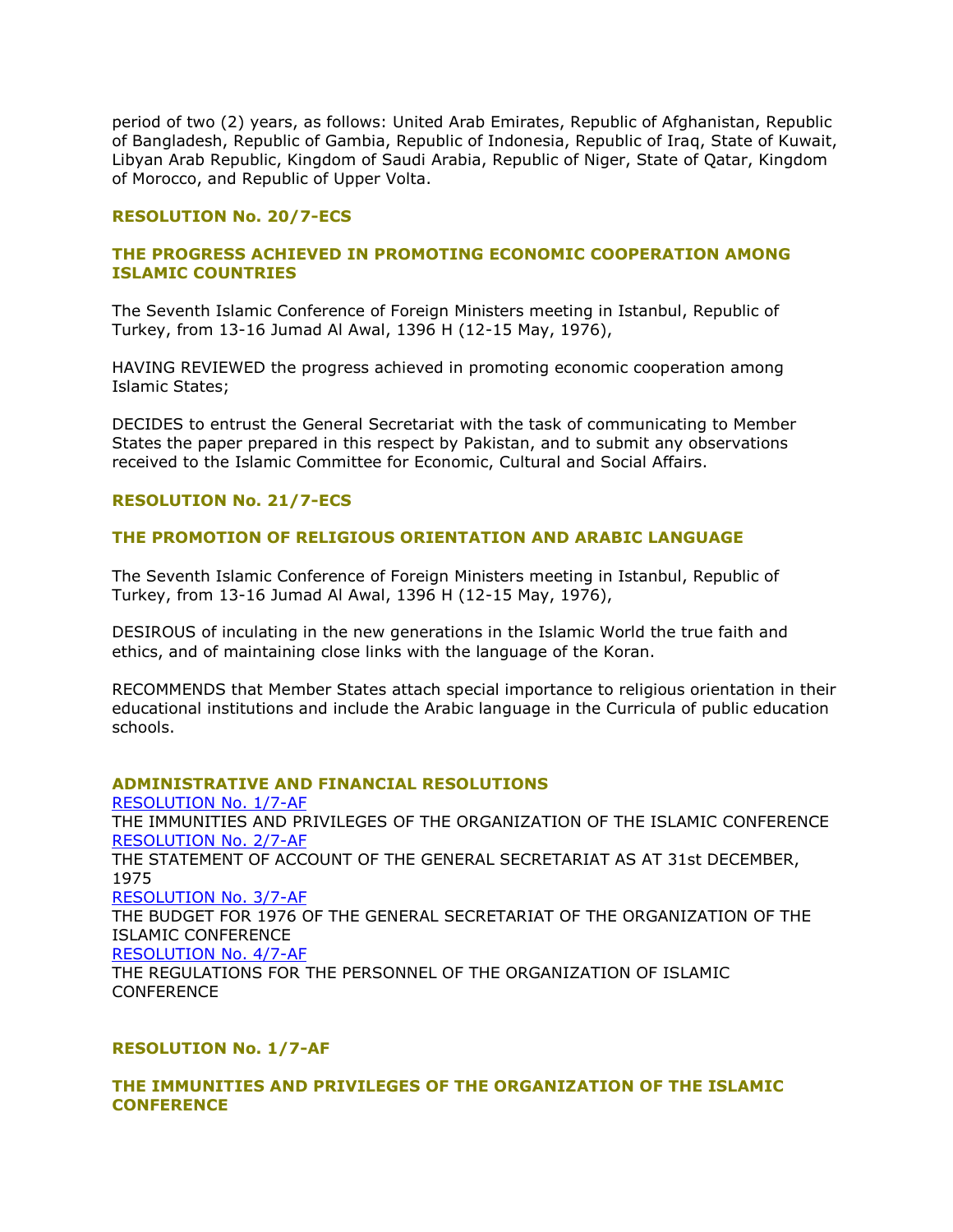The Seventh Islamic Conference of Foreign Ministers meeting in Istanbul, Republic of Turkey, from 13-16 Jumad Al Awal, 1396 H (12-15 May, 1976),

HAVING EXAMINED the Draft Agreement on the Immunities and Privileges of the Organization of the Islamic Conference presented by the General Secretariat of the Organization;

ANXIOUS to create a favourable climate for the Staff of the General Secretariat of the Islamic Conference to allow them to discharge their duties in the best possible manner and fulfill the role entrusted to the General Secretariat for the realization of the aims and The objectives of the Organization;

## DECIDES:

1. TO APPROVE the Agreement on the Immunities and Privileges of the Organization of the Islamic Conference;

2. CALLS UPON all member states to take the necessary constitutional measures to put this Agreement into effect.

## **RESOLUTION No. 2/7-AF**

# **THE STATEMENT OF ACCOUNT OF THE GENERAL SECRETARIAT AS AT 31st DECEMBER, 1975**

The Seventh Islamic Conference of Foreign Ministers meeting in Istanbul, Republic of Turkey, from 13-16 Jumad Al Awal, 1396 H (12-15 May, 1976),

HAVING EXAMINED the Auditor's Report on the Statement of Account of the General Secretariat of the Islamic Conference Organization as at 31st December, 1975, and to the income and expenditure account;

DECIDES to consider these accounts complementary to the closing accounts of the financial year 1975.

## **RESOLUTION No. 3/7-AF**

## **THE BUDGET FOR 1976 OF THE GENERAL SECRETARIAT OF THE ORGANIZATION OF THE ISLAMIC CONFERENCE**

The Seventh Islamic Conference of Foreign Ministers meeting in Istanbul, Republic of Turkey, from 13-16 Jumad Al Awal, 1396 H (12-15 May, 1976),

HAVING REVIEWED the Draft Budget for 1976 submitted by the General Secretariat of the Organization of the Islamic Conference;

RECALLING Resolution 3/6-AF on Financial and Administrative matters adopted by the Sixth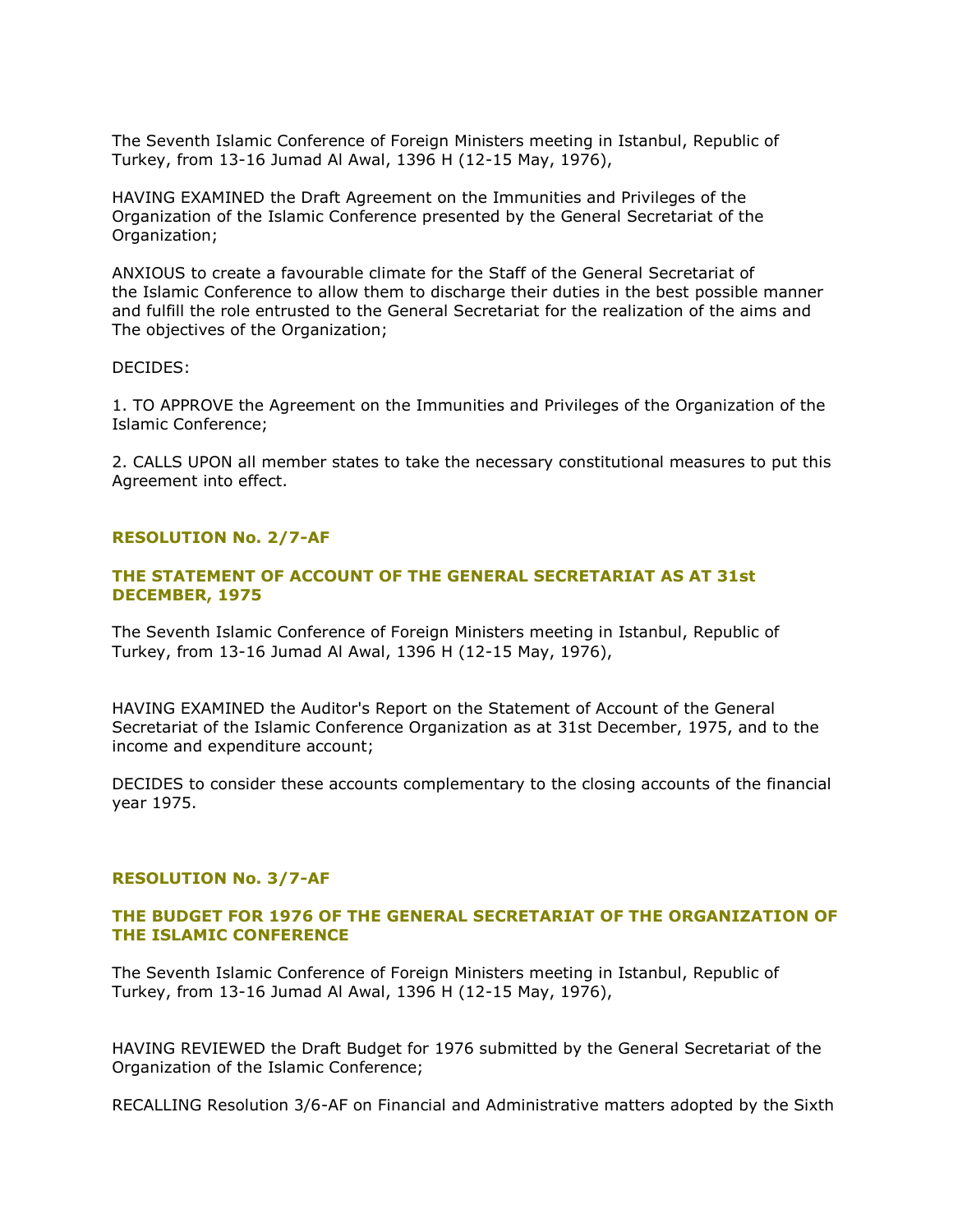Islamic Conference of Foreign Ministers held in Jeddah from 3-6 Rajab, 1395 H (12-15 July, 1975);

HAVING HEARD the comments of member states on subscriptions and contributions;

REAFFIRMING the keen desire of member states to strengthen the General Secretariat of the Organization of the Islamic Conference to enable it to discharge the responsibilities entrusted to it for the realization of the principles and objectives of the Organization;

NOTING that the proposed budget for 1976 represents the minimum requirements of the General Secretariat;

TAKING INTO CONSIDERATION the economic and financial circumstances of some member states;

1. APPROVES the budget of the General Secretariat of the Organization of the Islamic Conference for the financial year 1976;

2. CALLS UPON the Secretary General of the Organization of the Islamic Conference to take into consideration the financial and economic circumstances of member states when outlaying expenses;

3. CALLS UPON the Secretary General of the Organization of the Islamic Conference to submit a proposal on reviewing the assessment of contributions of member states to the budget of the Organization and to consult with member states and submit the proposal to the Permanent Financial Committee to consider it and submit a recommendation thereon to the Eighth Islamic Conference of Foreign Ministers, to ensure the assessment of contributions of member states in the light of their economic and financial circumstances;

4. CALLS UPON Member States to take the necessary measures to fulfill their financial commitments to the budget of the Organization;

5. THE BUDGET shall come into force as of 1st July 1976 for one full year.

## **RESOLUTION No. 4/7-AF**

# **THE REGULATIONS FOR THE PERSONNEL OF THE ORGANIZATION OF ISLAMIC CONFERENCE**

The Seventh Islamic Conference of Foreign Ministers meeting in Istanbul, Republic of Turkey, from 13-16 Jumad Al Awal, 1396 H (12-15 May, 1976),

HAVING REVIEWED the proposals presented by the General Secretariat of the Organization of the Islamic Conference pursuant to Rule 13 of the Staff Rules of the Organization of the Islamic Conference, adopted by the Fifth Islamic Conference of Foreign Ministers in Kuala Lumpur as well as the proposals on a number of amendments to the Staff Regulations of the Organization;

ANXIOUS to create the propitious conditions for the Staff of the General Secretariat of the Organization of the Islamic Conference to discharge their responsibilities in a manner that will best serve the objectives and purposes of the Organization;

DECIDES: